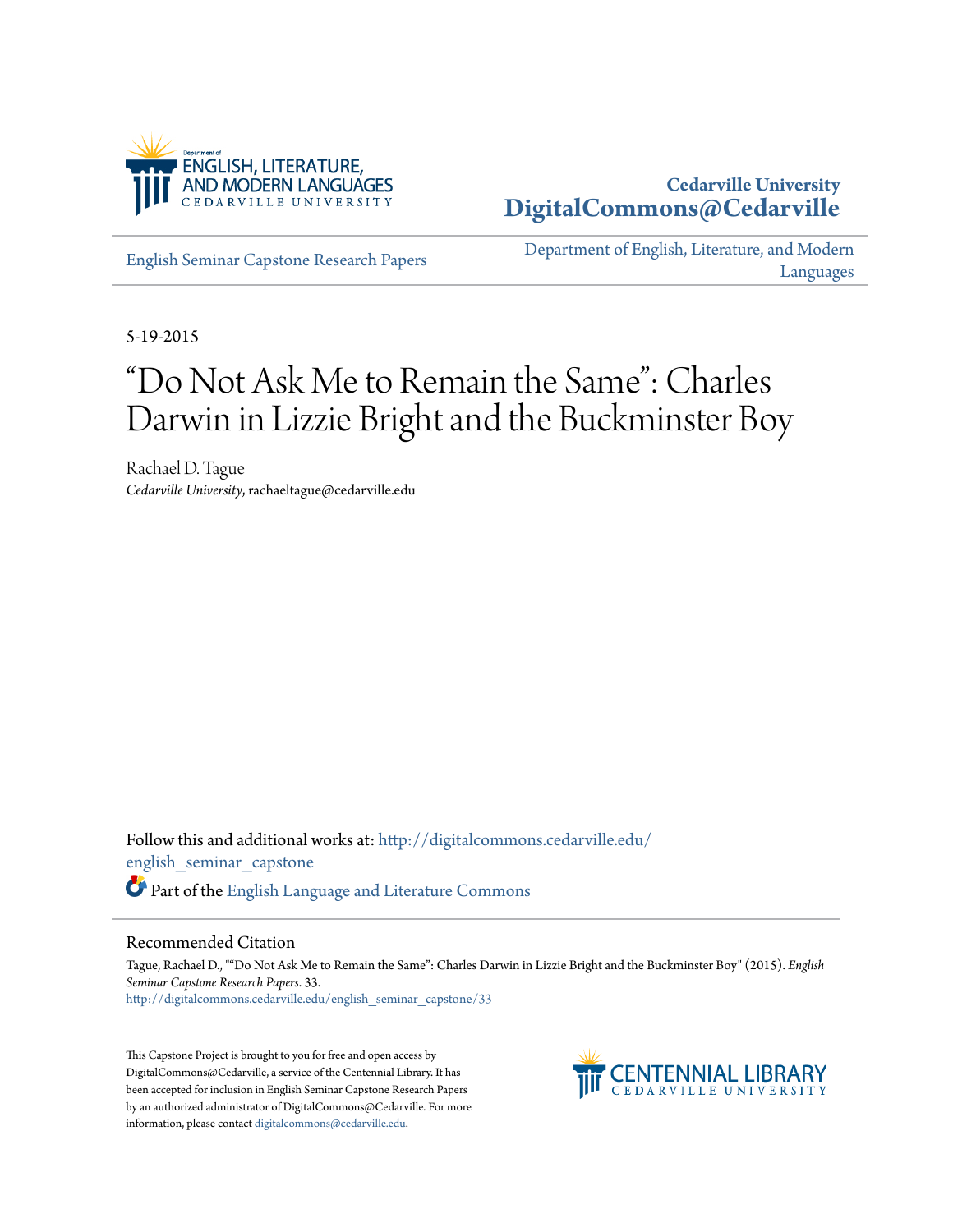Cedarville University

## **"Do not ask me to remain the same"**:

Charles Darwin in *Lizzie Bright and the Buckminster Boy* 

Rachael Tague

Senior Seminar

Dr. Deardorff

8 April 2015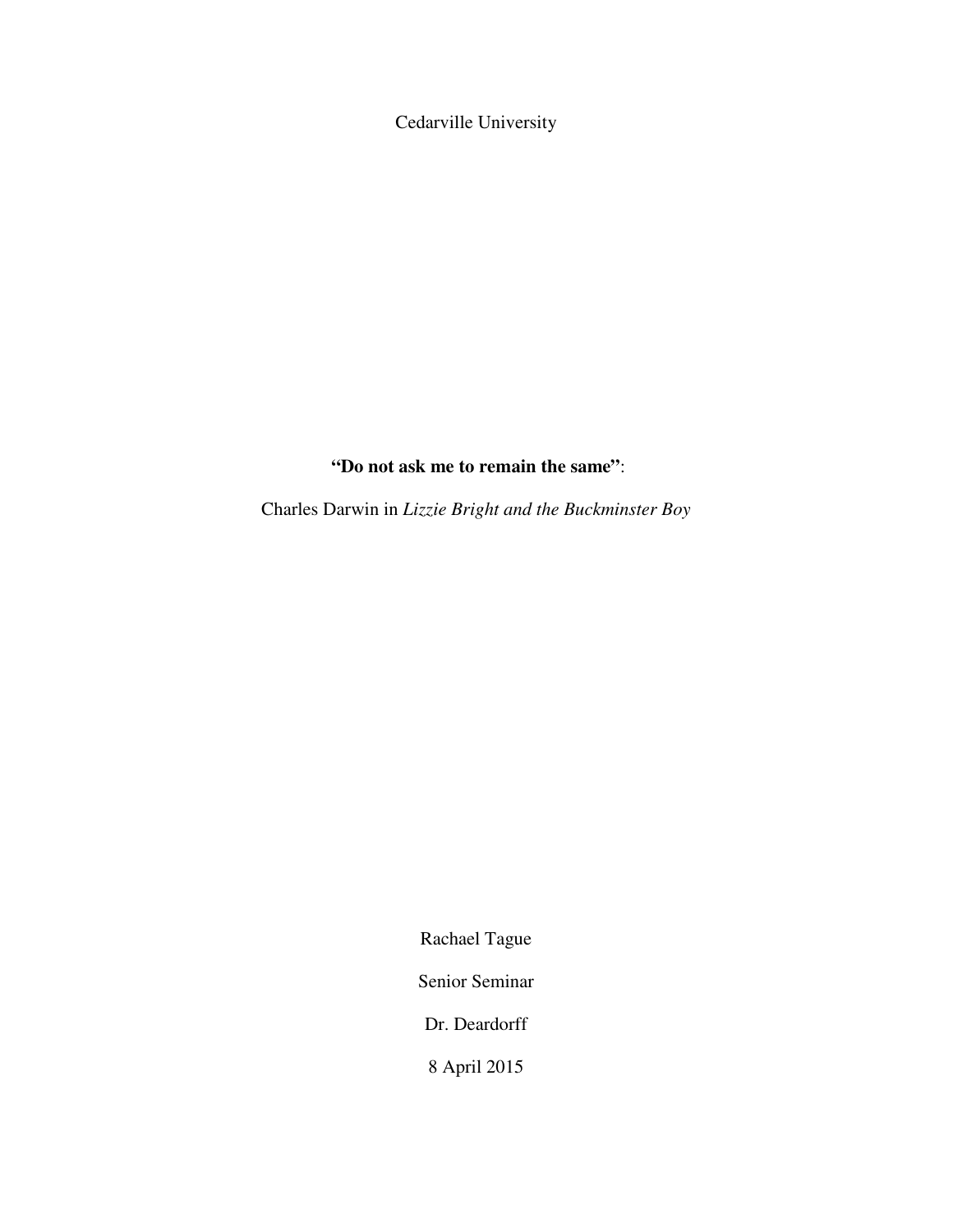When thirteen-year-old Turner Buckminster moves to Phippsburg, Maine in 1912, he has no idea how he will upend the small, seemingly pious, seaside town, but as the new minister's son of First Congregational, the eyes of Phippsburg are watching him. He must wear a starched white shirt, keep his hands at his sides, walk-not-run, play baseball the same way the other boys do, and never, under any circumstances, associate with the mixed racial community of Malaga Island. But as the church and its members box Turner into an undesirable definition of himself, he finds his only solace and friendship in Lizzie Bright, a black girl from Malaga Island. The town erupts at the audacity of the new minister's son, and Turner's father sides with his congregation in scolding Turner for his heathen ways. But one day, Reverend Buckminster introduces his son to a revolutionary book, *On the Origin of Species*, a work condemned by even the most morally inept parishioners, and father and son bond over these heretical writings. In the midst of ingrained racial injustice and corruption in the church, Turner makes a stand for equality and justice at the expense of his family's reputation and well-being. In *Lizzie Bright and the Buckminster Boy*, Gary D. Schmidt uses Darwin to allow his young protagonist to question the mindless acceptance of organized religion and to force his readers to engage difficult conversations, come to their own conclusions, and apply truth to their lives.

Authors of children's literature are in the unique position of being able to influence kids without the medium of an adult. By creating characters with whom young readers can relate, authors wield a power otherwise often left untapped, one that can influence the next generation for the good or the bad. Many of the most influential children's books are powerful because their characters or situations are subversive, and the books force their readers to question their beliefs instead of blindly following where the adults lead. Alison Lurie, author of "Don't Tell the Grown-Ups: The Subversive Power of Children's Literature," discusses how child characters can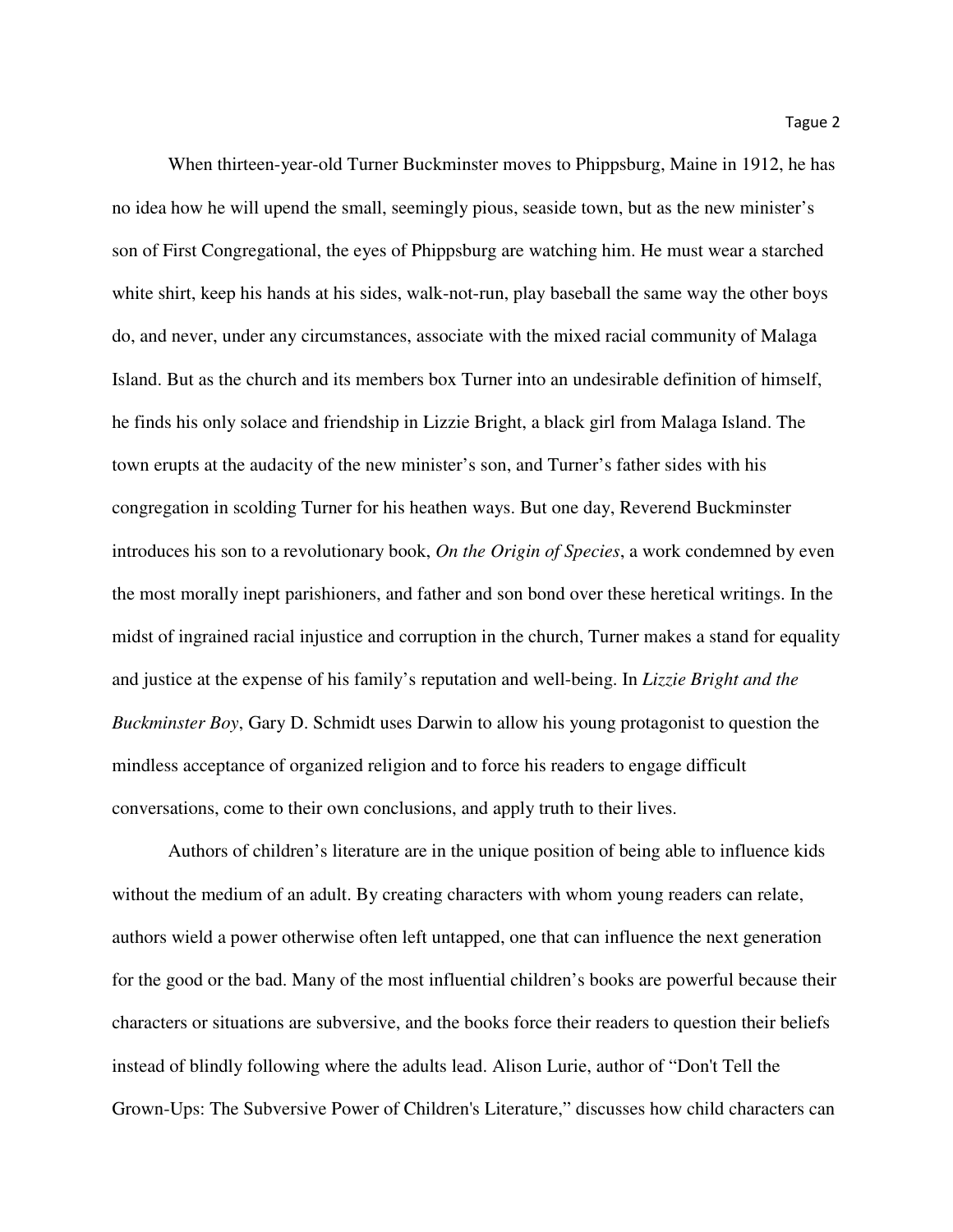take advantage of their age and "make fun of honored figures and piously held beliefs;" she praises the child's ability to "view social pretenses with clear-eyed directness" (Lurie 4).

Because adults in children's books do not tend to take kids seriously, the author, in the voice of the child, can put forth "opinions and attitudes that are not currently in style in the adult world" and "[take] the side of the child against his or her parents, who are portrayed as at best silly and needlessly anxious, at worst selfish and stupid" (Lurie 9). Most children's authors write with that certain audience in mind and with the goal of creating a better future filled with avid readers who learned to think for themselves in their elementary and middle school libraries. By depicting difficult and relevant situations via unmediated literature, children's books can touch a child apart from their parents and other adults and allow them to form their own opinions and act on them.

In *Lizzie Bright and the Buckminster Boy*, Gary Schmidt brandishes this power, aiming the book toward middle-school children, a group about which he is passionate because, as he says, "adolescence is a critical time in life when you really do make decisions that develop who you are" (Klamer). He is particularly interested in the middle school age because "in many ways…your life is determined by your parents or by older adults," however, he continues, "at the same time, you're… moving to a point where you say, well I believe this because I believe it, not because my friends believe it, not because my parents believe it or my neighbors or my culture but because I believe it" (amazon). He is intrigued by this fork in the road because the decisions these kids make "matters economically, aesthetically, spiritually, [and] politically" (amazon).

In *Lizzie Bright*, the adults constantly warn thirteen-year-old Turner about the dangers of the people from Malaga Island, forbidding him to return to the island or associate with any of the racially mixed people: "You're a child, Turner. You don't know how they can take you in, make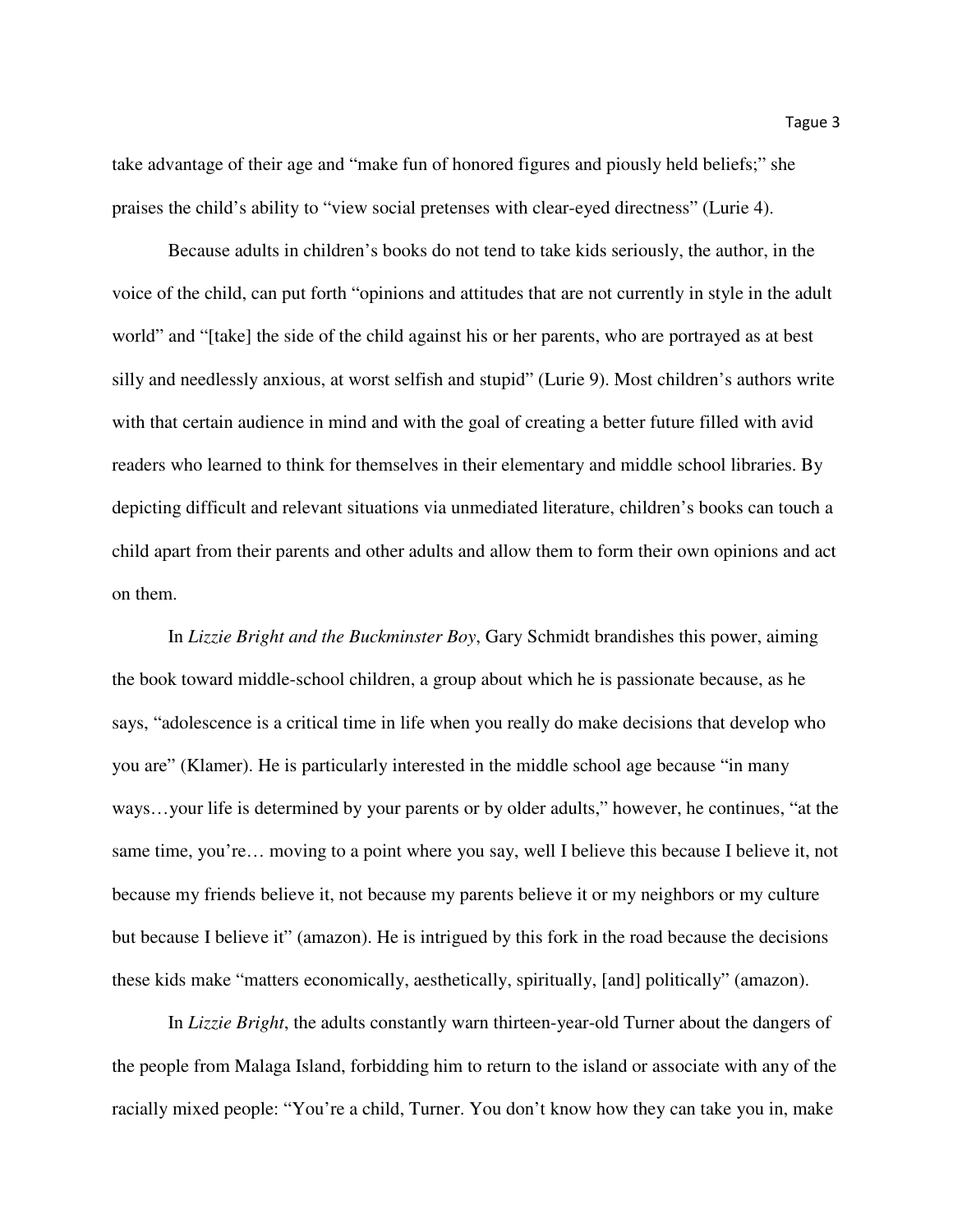you think what they want you to think" (Schmidt 86). The more Turner compares the kindhearted, free-spirited, hard-working people from Malaga with the hard-hearted, prejudiced, and controlling people from Phippsburg, he begins to wonder "if it's only the folks on Malaga Island who can make you think what they want you to think" (Schmidt 87). In the face of this injustice, Gary Schmidt gives his young characters a will and a voice in his mission to cultivate hope in the midst of troubled times.

Schmidt reaches his audience with relatable characters like Turner and Lizzie who see the world as it is and base their interpretations of it on their own experiences, thoughts, and studies, rather than on the ideals of the adults in their town. It is because they are not like the adults that they can understand each other apart from their skin colors, and they are bold in proclaiming their opinions, if not always to an older audience, then to each other, upholding their beliefs despite opposition. In so doing, Schmidt addresses both historical and ongoing discourses on religion, evolution, race, and nature, therein allowing his young readers to witness these discourses and come to their own conclusions. Schmidt wanted to set the stage for discussion among children who are in the process of transitioning into adults. Little did he know, his book would reach a wider audience.

*Lizzie Bright* has won much critical acclaim since its 2004 release, the most prestigious of which are the Newberry and Printz honors. The book is listed in articles like "Remembering Gems: Books that Deserve Conversations in Children's Literature Classes," "Top 10 Historical Fiction for Youth," and the Editor's Choice section of the *Kirkus Review*, proving it has clearly gained traction in the world of middle school literature. Because it is a relatively new book and because its popularity lies mainly within the smaller population of junior-high students, it has not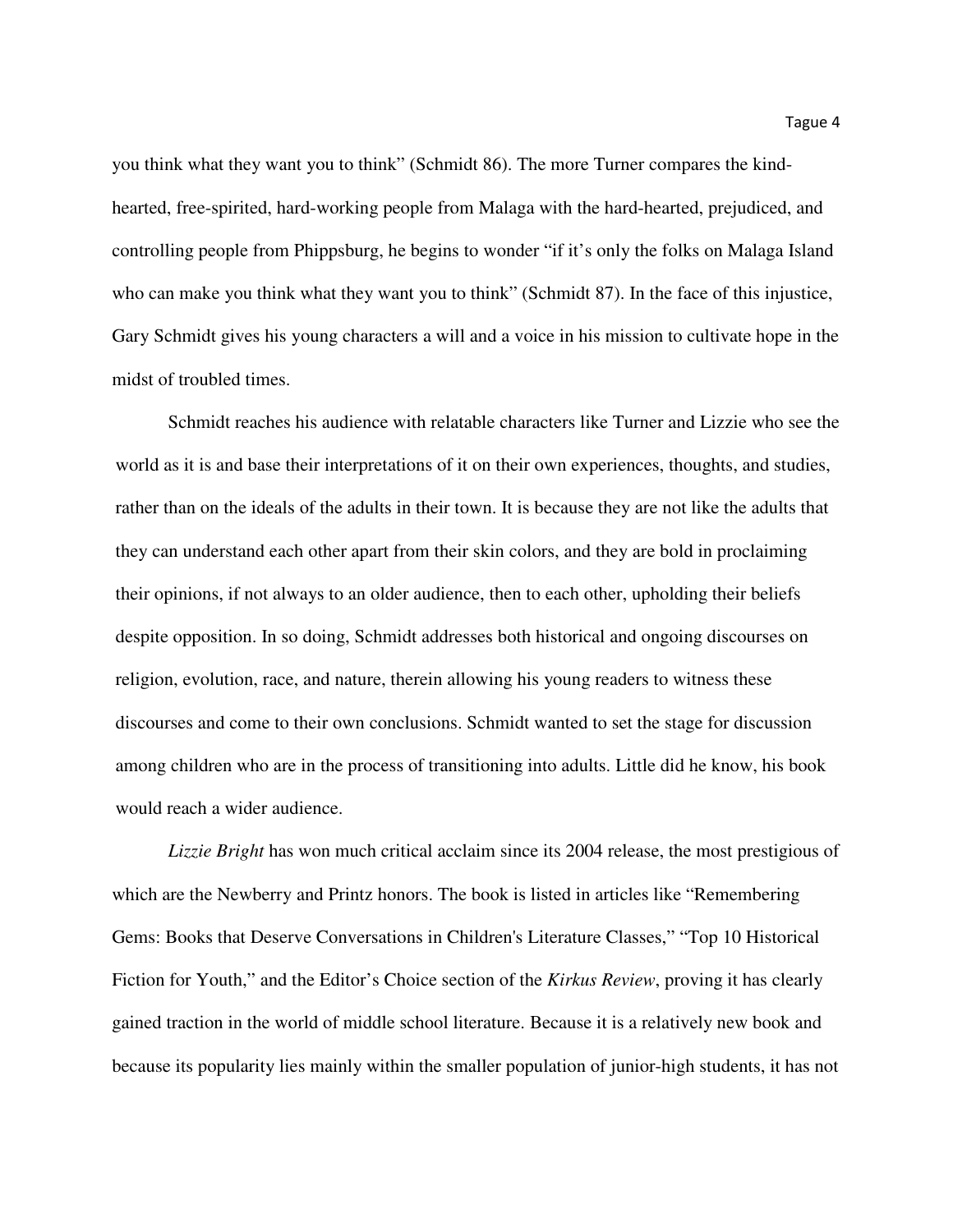yet attracted much scholarly analysis, however, one article provides a solid basis for additional study.

In "Crossing the Water: Spiritual Growth in *Bridge to Terabithia* and *Lizzie Bright and the Buckminster Boy*,"Trudelle Thomas builds that foundation for further analysis of *Lizzie Bright*. Thomas begins with an overarching declaration: "Novels written for children and adolescents are a tremendous resource for those interested in supporting children's spiritual growth" (Thomas 233). She says that even though modern day juvenile novels tend to shy away from religious topics as a sort of taboo and that many only approach religion through corrupt preachers, determined readers can find novels that address children's spiritual growth and experiences without "oversimplifying the role of organized religion" in young peoples' lives (Thomas 234).

To prove this, Thomas compares spiritual growth in *Lizzie Bright and the Buckminster Boy* to a subtler spiritual growth in the 1977 children's novel *Bridge to Terabithia*. While she acknowledges the existence of spiritual growth in *Bridge to Terabithia*, she says the growth is limited by the characters' ages and the lack of religious scenes and terms. She concludes that, though the two main characters are not "particularly religious," their friendship and imagination lead them to a deeper sense of spirituality (Thomas 235). Thomas then points to Gary D. Schmidt, author of *Lizzie Bright*, as being able to "convey more fully the spiritual growth of children approaching puberty" (237).

Both novels portray "friendship and loss," but Schmidt "adds the further dimensions of religious authority, religious music, race relations, and alternative metaphors encountering the Divine" (Thomas 234). Thomas cites several examples from the text that prove her thesis, pointing to grief, tragedy, and "deep love for another person" as a few of the main forces that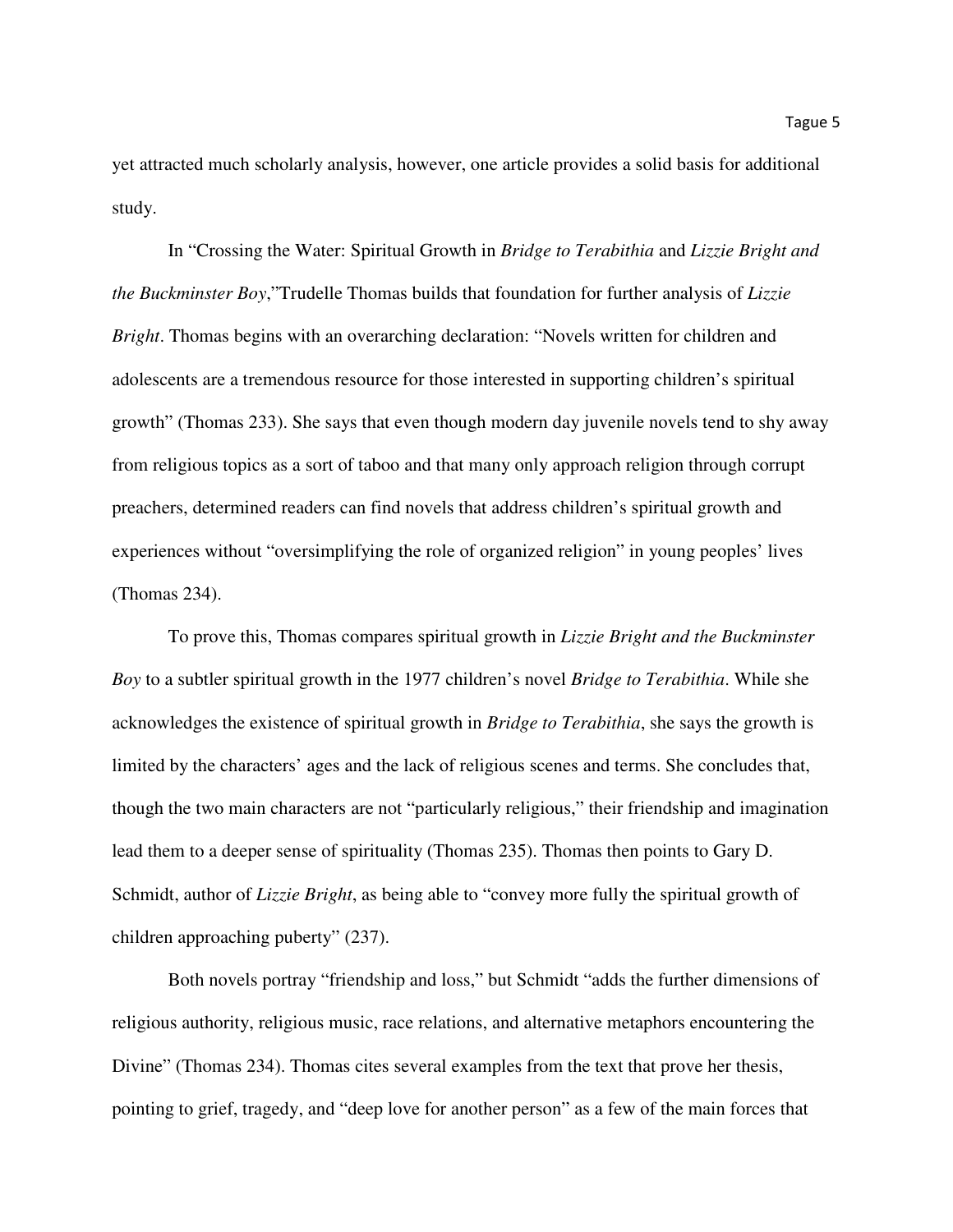propel the thirteen-year-old protagonist Turner Buckminster to spiritual maturity and "a deeper and more authentic love for the Holy and for other people" (238). Because of these events and relationships, Turner begins to understand religion as "more than tradition or 'belief' in God; it requires a relationship – a genuine encounter and response" (236).

Thomas mentions that Turner, a minister's son, and his father, the new pastor at First Congregational in the small town of Phippsburg, Maine, "begin to secretly study the works of Charles Darwin, whose ideas would have shocked his congregation," but Thomas glosses over the implications of this sub-plot in favor of presenting Turner's encounters with "the Holy" and Schmidt's employment of minor characters who demonstrate the pros and cons of organized religion (Thomas 238). Since her goal is to trace Turner's spiritual growth throughout the novel, Thomas emphasizes both the earthly and supernatural forces with which Turner interacts, specifically the people of Phippsburg, the sea breeze—a minor character in and of itself—and the whales.

Thomas argues that the townspeople in Phippsburg illustrate the ironies of religion by portraying both spiritual hypocrisy and authenticity. Mr. Stonecrop, for instance, is a perfect example of a hypocrite, a businessman who employs scripture to push his own agenda. The elderly Mrs. Hurd, on the other hand, is an authentic believer, a nonconformist who recognizes the corruption in the church and chooses to listen to God speak to her heart rather than through the mouth of a dreary preacher. Old Mrs. Cobb stands somewhere in the middle: though her deeply ingrained racism initially stands in the way of true fellowship with Lizzie Bright and Turner, she eventually overcomes that obstacle and learns to love the children, albeit outside the influence of organized religion.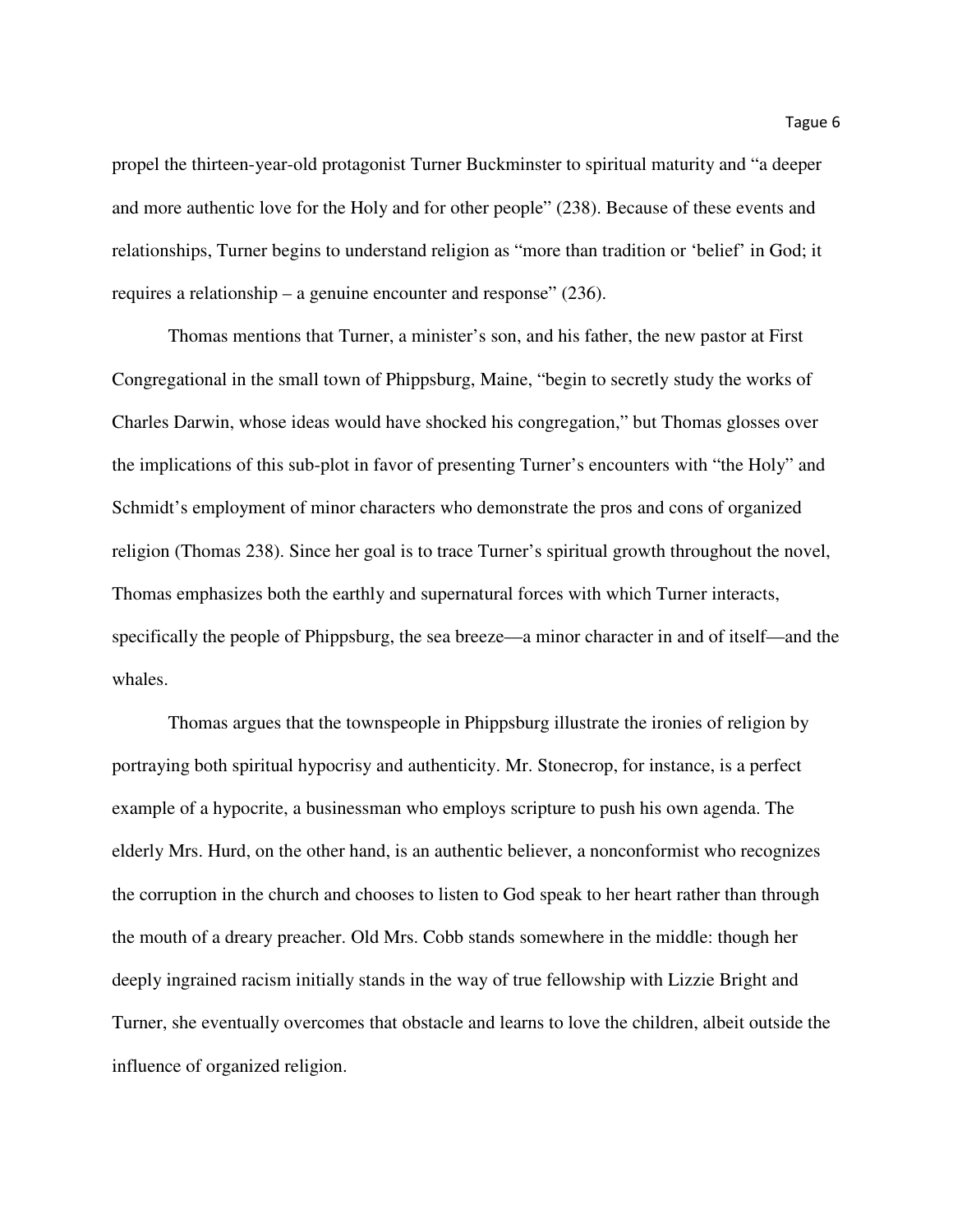The sea breeze and the whales suggest powerful, solemn, and vast interaction with the Holy on an everyday basis. According to Thomas, these forces transcend humanity and influence Turner for the better, leading him to a deeper understanding of "the Holy," something Thomas suggests cannot be "contained by authority figures, church people, or ecclesiastical structures" (Thomas 240). Eventually, Thomas asserts, these interactions lead Turner to trust his own experiences instead of automatically believing the typically hypocritical words of the parishioners at First Congregational. However, despite nature's guidance and his own experience, Turner does not attain specific answers. Instead, he chooses to live and love in the midst of uncertainty and without assurance.

While I would agree with Thomas to the extent that Turner learns from experience and determines that the Holy is not limited to organized religion, I would suggest that she does not probe deeply enough into *why* Turner distrusts organized religion and instead turns to nature as a guide. It is true that he witnesses and experiences severe injustice, but instead of turning to the Bible, a source many readers could assume would be an automatic answer for the son of a minister, Turner clings to a different power: *Origin of Species*. As mentioned above, Thomas glosses over Charles Darwin's influence on young Turner Buckminster, a detail, I believe, is critical to Turner's eventual dismissal of organized religion and reliance on nature. While it is clear that Turner does indeed mature because of his experiences, I propose that it is not necessarily spiritual growth in the traditional sense of drawing closer to the Creator of the universe. Turner begins to mature and make decisions on his own, apart from religion, guided by nature, and influenced by Darwin. The question is: Why?

Religion has been a consistent point of discussion in literature since long before Gary D. Schmidt began writing, so in addressing a controversial topic like religion, especially in a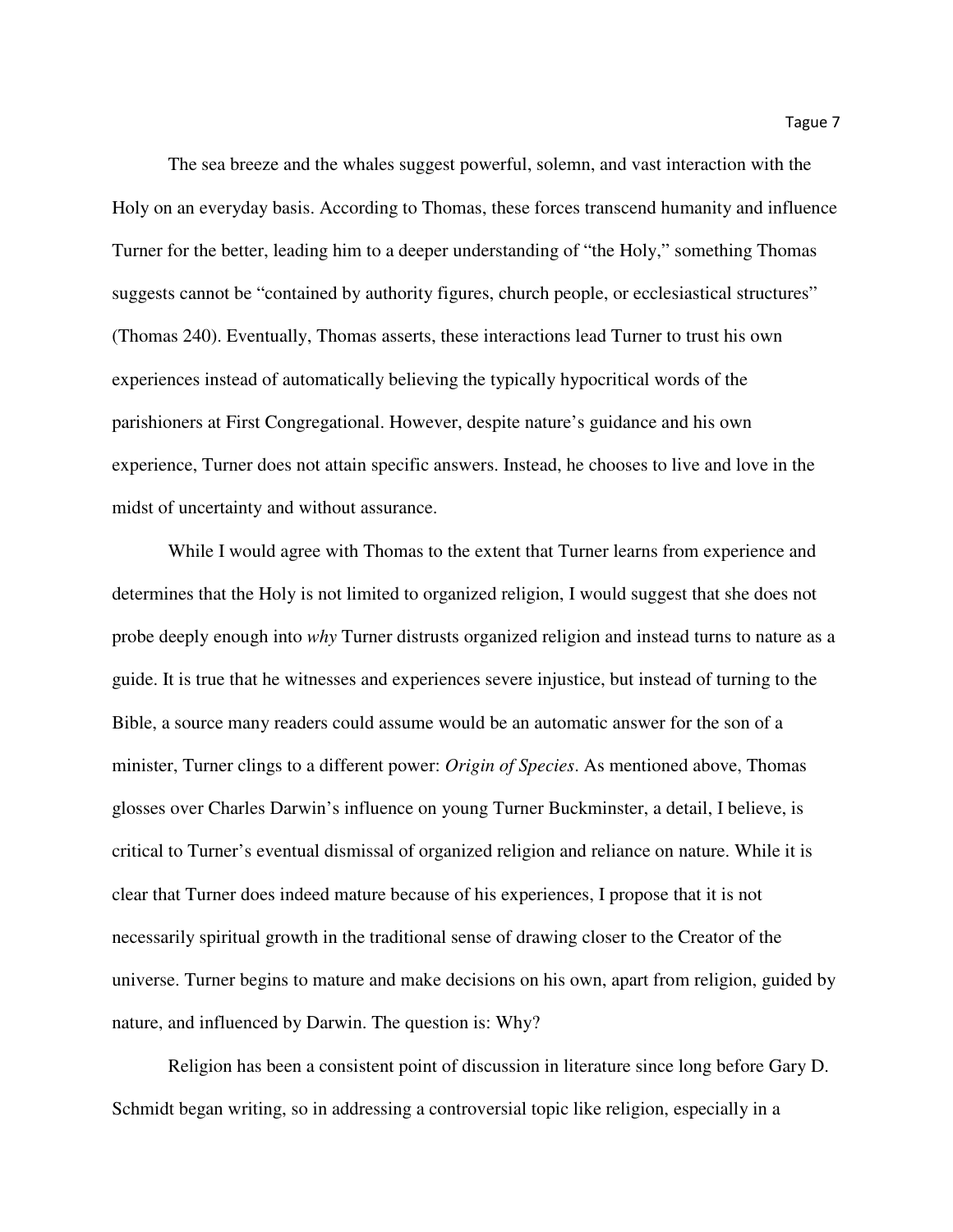children's book, Schmidt joined the ranks of thousands of writers before him. In "Honouring the Questions: Shifts in the Treatment of Religion in Children's Literature," Ann Trousdale discusses religious changes in the culture and how they have been reflected in children's literature, a relevant backdrop to the religiously-motivated children's novel, *Lizzie Bright*. Trousdale begins by noting the highly religious tone in early American children's literature. She references *The New England Primer*, a text that taught children everything from the alphabet to the Ten Commandments, stories of Christian martyrs, and catechisms. However, religion would not always be treated so reverently in literature, as proven by the shifts throughout the next four centuries.

 In the twentieth century, reading material published for children tended to take on a more secular attitude, an attitude Trousdale correlates with the increasingly secular culture. Children's books echoed the ideas that "religion was no longer assumed to have definitive answers, nor were religious leaders necessarily held up for emulation or respect" (Trousdale 220). As opposed to the puritan days of *The New England Primer*, in which literature presented answers to religious questions, twentieth-century books that dealt with religion tended to emphasize the questions themselves and the people who asked them. Literature began to assume that religious people were not automatically more virtuous than others, and that, in spite of widespread corruption in the clergy, lay people could still find God. Trousdale refers to works in which characters prefer to interpret the mysteries of life and the universe rather than study the Bible, and though she does not specifically mention *Lizzie Bright*, Schmidt's book falls nicely into this category because the characters themselves, thirteen-year-olds in 1912, reflect the questioning attitude of the early twentieth century to which Trousdale refers.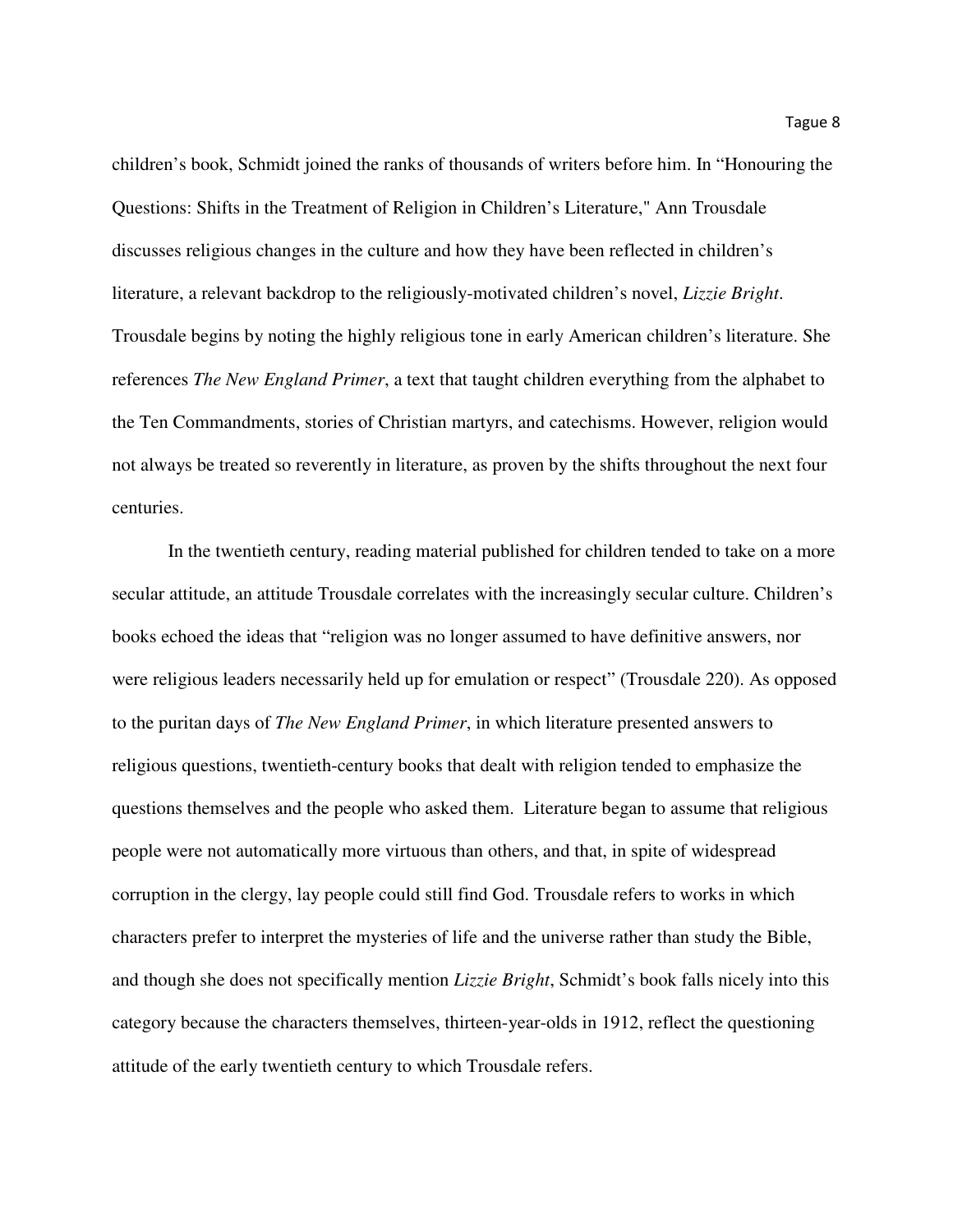Not only do the characters themselves reflect the time period in which the book is set, *Lizzie Bright*, despite its hundred-year-old setting, is still relevant to the market today. Like many modern day children's books, Lizzie Bright, published in 2004,"[casts] a critical eye on religious leaders and institutions and…[respects] the questions young people have about God and about religion" (Trousdale 230). According to Trousdale, most twenty-first-century books from mainline publishing companies do not provide absolute answers to the questions their characters pose, especially through religion, though they often end on a hopeful note in order to provide a resolution for both the character and the reader. Characters may turn or return to faith, but they will discover that the answers to their questions lie within themselves, not within their religion. Trousdale considers this to be a positive turn since it provides young people with a sense of comfort and companionship and encourages them to ask hard questions without the fear of offending God's presence in the process.

*Lizzie Bright and the Buckminster Boy* follows children's literature trends for the times in which the story was both set and published. The characters reflect the early twentieth-century shifting of religious ideologies that Christianity and its spiritual leaders may not have all the answers, and the storyline follows the contemporary trend of respecting the young characters' questions and search for truth outside organized religion. However, this shift in religion did not happen in a vacuum. Many factors influenced the general departure from faith, but one of the inciting and enduring factors, both in reality and in the book, was Darwin's theory of evolution.

 In the introduction to a collection of essays about Darwin, Tina Gianquitto and Lydia Fisher, the editors of the collection, provide a history of Darwin's influence on America and a synopsis of the effects his theories have had on American writers throughout the years. In June of 1861, Darwin penned a letter to his American friend, Harvard botanist Asa Gray, in which he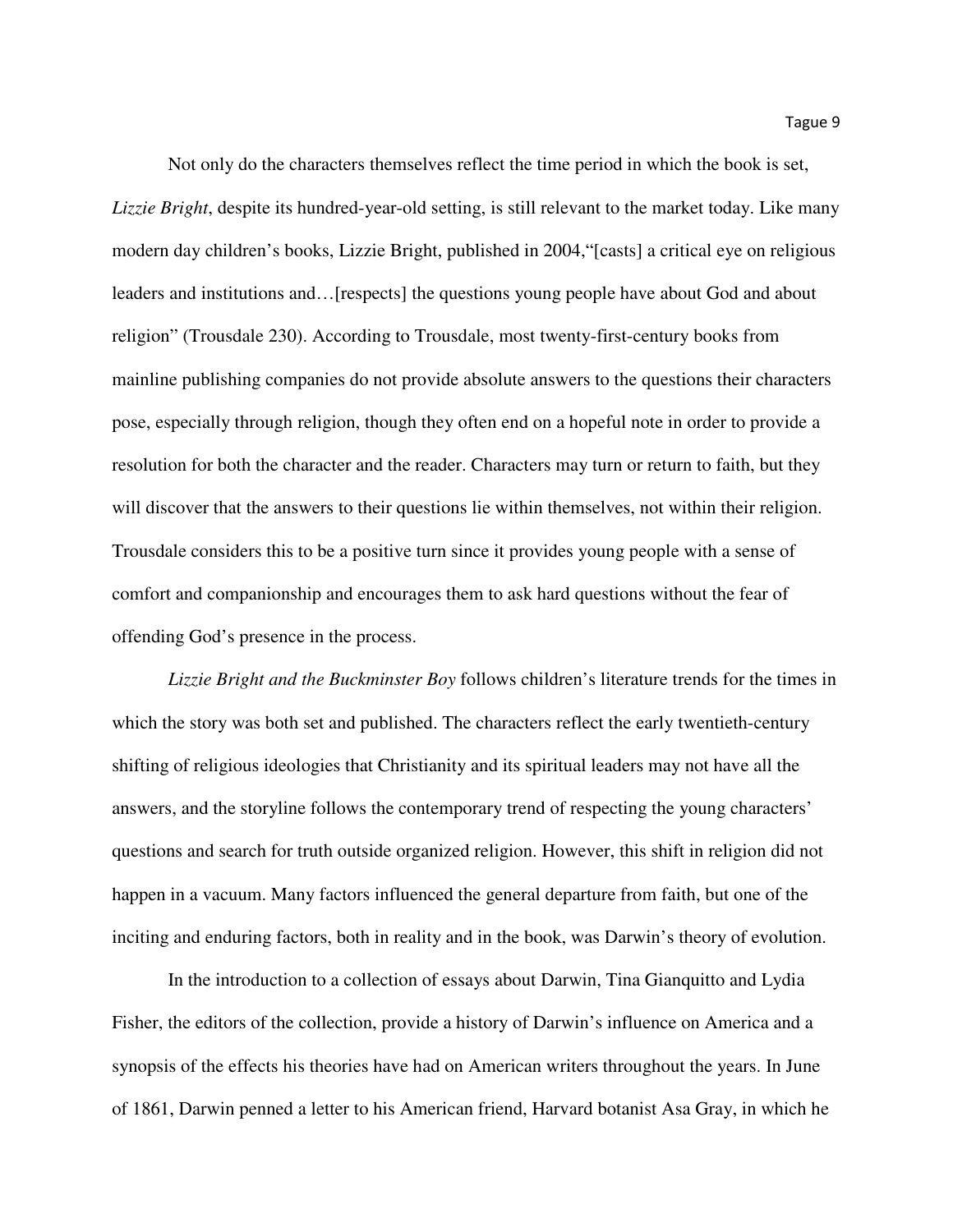discussed readers' responses to *On the Origin of Species* and then requested Gray's observations on the topic. Letters like these allow Gianquitto and Fisher to credit Gray with "paving the way for evolutionary theory in America" (Gianquitto 1-2). Because Darwin's plant studies were pivotal in his evolutionary theory, Gray, esteemed botanist that he was, was in the perfect position to "argue for their relevance as proof of evolutionary theory and to explain that relevance to a larger audience" (3).

However, even with Gray's official, though measured, affirmations of Darwin's theories, Gianquitto and Fisher note that common descent was a deeply problematic concept for many Americans because it challenged their long-held belief in creation by a divine being. Claire McKechnie and Emily Alder echo these sentiments in their introduction to "Literature, Science, and the Natural World in the Long Nineteenth Century." They suggest that increased literacy levels and school attendance contributed to the spread of scientific advancement and curiosity. At the same time, they acknowledge that these eye-opening scientific discoveries, like those relayed through books like *Origin of Species*, forced philosophical questions and doubting, especially as it pertained to Christian doctrine and humanity's relationship with animals.

Individuals had to learn to reconcile supposed scientific advances with their ingrained beliefs and to deal with the wide-spread implications for daily and eternal life. Darwinian evolution upset the stability of nature and its meaning, replacing that stability with uncertainty and debate about the truth of humanity's existence, and Americans had to respond accordingly. Despite the provocative nature of the theory and the doubts about whether or not it could encompass America's unique narrative, Gianquitto and Fisher suggest that writers and philosophers channeled this powerful controversy into their works to achieve the larger end of discovering truth.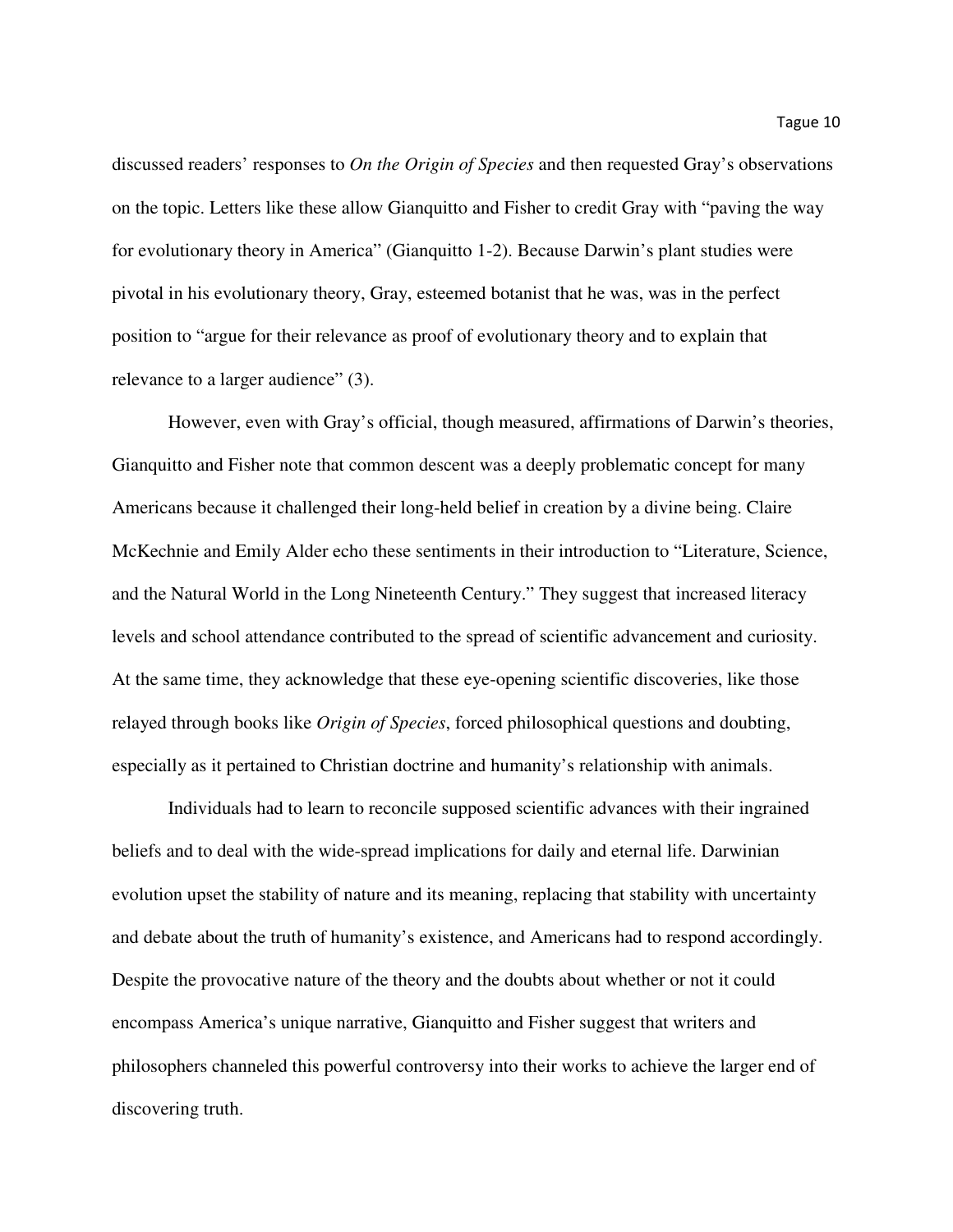Many philosophers believe the evolutionary theory and its implications freed Americans from their entrenched, even antiquated, Victorian institutions, providing Americans the opportunity to redefine themselves and explore options outside what they had always assumed to be true*.* People began to accept that, like the ever-changing process of natural selection, truth was mutable, adaptable. Therefore, if one way of life no longer seemed to be effective, it could change with its environment. Gianquitto and Fisher point to early twentieth-century literature, authors like John Dewey, Charlotte Perkins Gilman, Edith Wharton, Herman Melville, and T.C. Boyle, as proof for the broadening notion of culture's adaptability and nature's place within the literary canon.

 Interestingly enough, McKechnie and Alder point to children's literature as being "a genre that particularly lent itself to the didacticism of science in the mid-nineteenth century" (McKechnie 2). Because nature, especially in the nineteenth century and beyond, was and is such a flexible concept, authors are able to easily integrate nature studies into their works and bind it within larger cultural constructs like technological advancement, religion, and education to pull their readers into the world around them and allow young people to interact with big issues (2). "Science," they say, was "seen to be morally and spiritually improving and, in literary form, it provided a moral compass for both adults and children" (2).

Ruth Murphy builds on McKechnie and Alder's claims about science's influence on children's literature. In her study, "Darwin and 1860's Children's Literature: Belief, Myth or Detritus," Murphy analyzes three pieces of children's literature that were published immediately after Darwin released *Origin of Species*. She describes how her respective authors used children's literature as a means by which to interact with Darwin's theory, thereby educating both children and adult readers about the roles of nature and children in the wake of *Origin*. The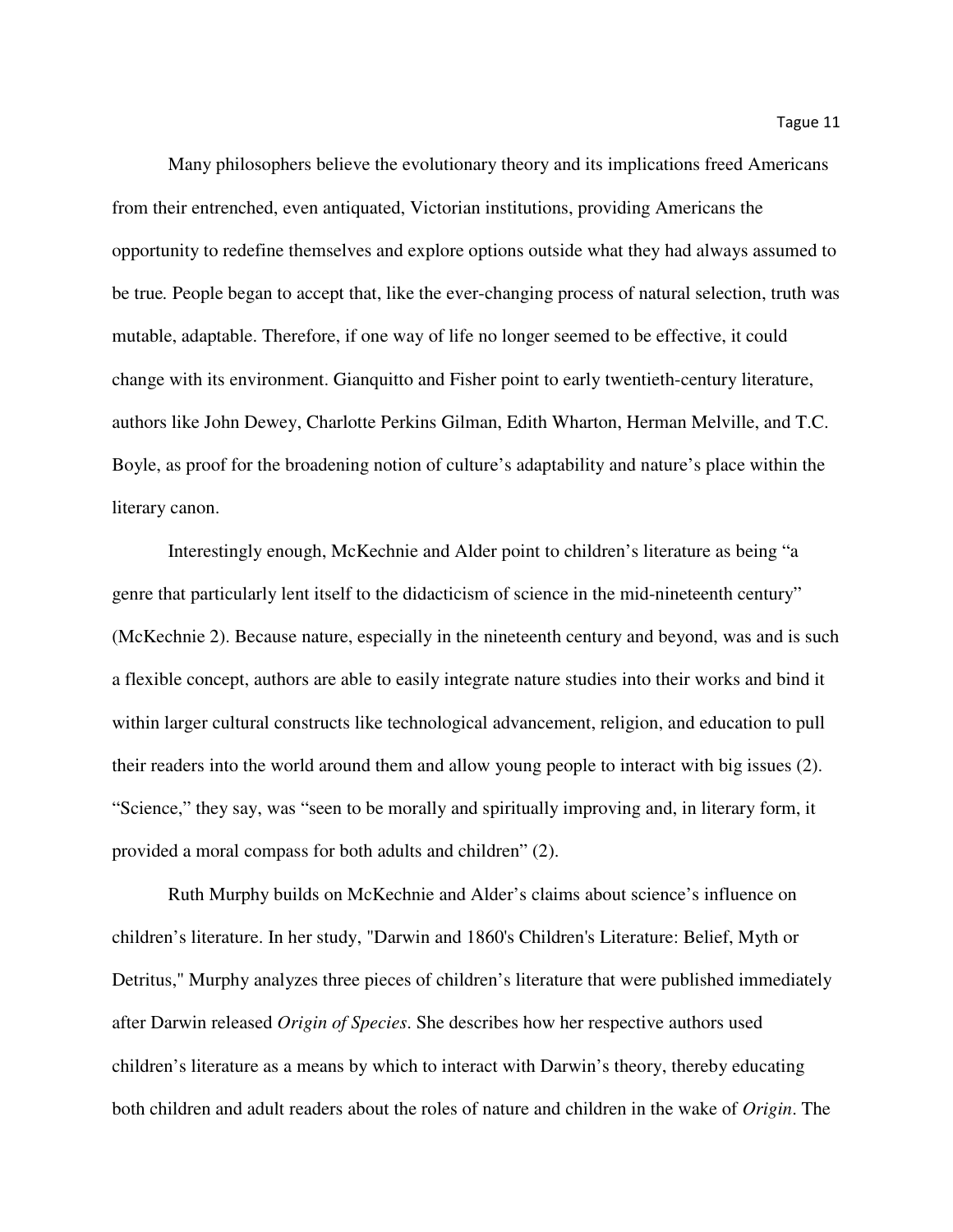world was changing, and its authors had to adapt to Darwin's theories and the resulting uproar, acceptance, and questions.

 Addressing relevant and inflammatory topics in children's literature allows writers to educate and influence their young readers, to provide options for what they will believe and how they will live their lives. Murphy points to literature as providing a "popular arena where scientific debate flourished, both about the truth and implications of a given theory, but also about the nature of science and fiction, and what was appropriate for each" (Murphy 6). Nature studies were recommended for children as a way to interact and understand their environments through personal exploration and scholarship. Children's authors in the post-Darwinian era firmly believed they could create a better future by educating the children of their day.

In McKechnie and Alder's essay, they conclude that children's writers who explore nature studies and its effects on young people use imaginative literature to negotiate contemporary changes in ideology. In the late nineteenth and early twentieth centuries, many children's authors dealt with issues that arose from groundbreaking books like *Origin of Species*, leading kids to grapple with assumed truth and come to their own conclusions. However, before they could address important issues, these writers first had to attract their desired audience to their books.

Seth Lerer, in his history of children's literature from *Aesop* to *Harry Potter,* claims that authors, children's and otherwise, are enslaved to evolutionary terminology in literary and historical discourse, therein acknowledging Darwin's far-reaching influence on language itself. However, he adds that the influence is not clearly cut and stamped onto the pages outright, instead it is woven within the works, subtly hinting at the evolutionary ideologies that govern the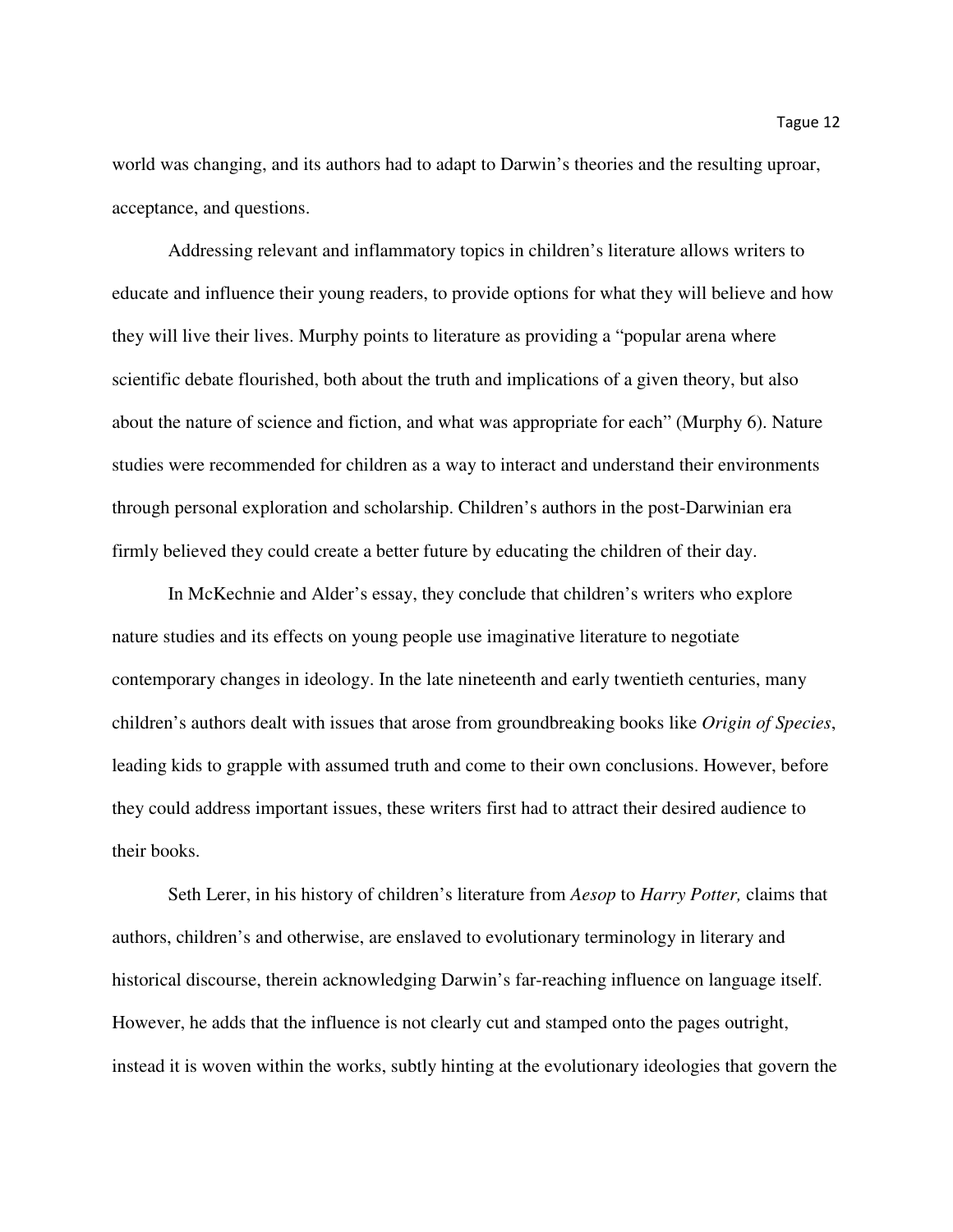world and its works. In fact, he would attribute the bulk of Darwin's popularity, not merely to the theories themselves, but to the adventurous way in which Darwin told his story.

According to Lerer, not only were Darwin's ideas fascinating and highly controversial, not only did they effect social change and cultural development, but the imaginative writing itself was beautiful and captivating, drawing audiences from every tract of life, including adolescents. Darwin provided the basis for teaching the science of change, discovery, and understanding, all while dazzling his readers by bringing fantasy to reality. Lerer says the theory of evolution functions much like imagination in that it "lets us see how things turn into other things," and evolution and imagination together "explain the fascination we have with wonder, splendor, and beauty in nature" (Lerer 187-188).

 This idea, that Darwin's theory itself was not only revolutionary but that his writing enchanted his audiences in the same way a fairytale captures the imagination, has significant implications for *Lizzie Bright*. Reverend Buckminster homeschooled Turner. Turner's lessons consisted of translating the *Aeneid* from Latin to English and summarizing it line by line, after which, he had to read and summarize "Robert Barclay's *An Apology for the True Christian Divinity: Being an Explanation and Vindication of the Principles and Doctrines of the People Called Quakers"* whose mere cover "proclaimed to all the world that it was about as dull a book as could ever have been written by any one human being" (Schmidt 122). In the *Aeneid*, at least there were hurricanes and ships and characters fighting for their lives, but Barclay's book was nothing but "long propositions that didn't seem to want to go much of anywhere and that were taking their time not wanting to go there" (123).

 When Reverend Buckminster covertly handed a copy of *On the Origin of Species* to Turner, he told his son that "books can be fire," and this particular one was "a conflagration"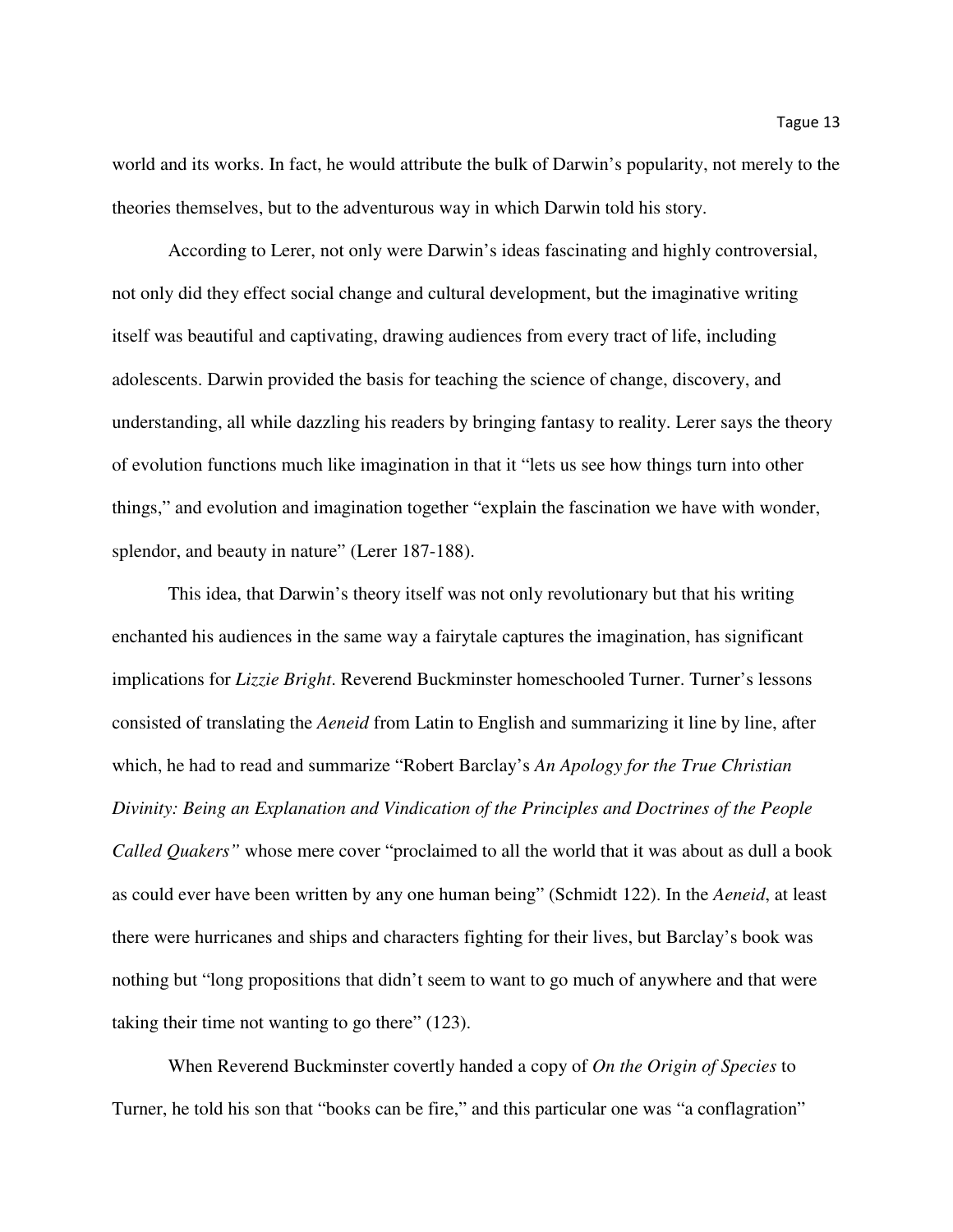(Schmidt 129). When Turner "opened the book and began to read, he was Jim Hawkins at the captain's chest, Sinbad opening his eyes in the Valley of Rubies, Huck himself waking up to a brand-new bend in the Mississippi" (130). Compared to everything else he was reading, how could young Turner not be enchanted by Darwin's adventures? *Origin* temporarily removed him from Phippsburg, a town that hated him as much as he hated it.

Darwin's writing obviously appealed to Turner at an aesthetic level, but Turner did not read *Origin* purely for entertainment. He was truly fascinated by Darwin's theories, and he valued the book on a philosophical level. But why? Darwin's theories are clearly unbiblical, and the town rejected anything the Monkey Man had to say. Yet Turner, even after abandoning the town, the church, its people, its teachings, and all that it stood for, was still committed to Darwin. The conundrum becomes all the more puzzling when taking Schmidt's religious upbringing into account.

 In her short biography on Gary Schmidt, Myrna Anderson, a staff writer at Calvin College, provides some background information on the award-winning children's author. Schmidt was raised Baptist but attended a school where all of his friends were Irish Catholic or Jewish. He spent his summers working at a Baptist camp for inner-city youth and was only a few miles away from a camp for Hasidic youth. Currently, he is a professor of English at Calvin, a Christian liberal arts college in Michigan. His fellow Calvin English professor compliments Schmidt for "adding to the culture and creating things for the culture — not just taking the Reformed view, sitting back and taking the culture apart and viewing it." Another colleague says his writing "doesn't avoid suffering and sadness, but it's always looking for the goodness of the world, the abundance of kindness and love and beauty" (Anderson).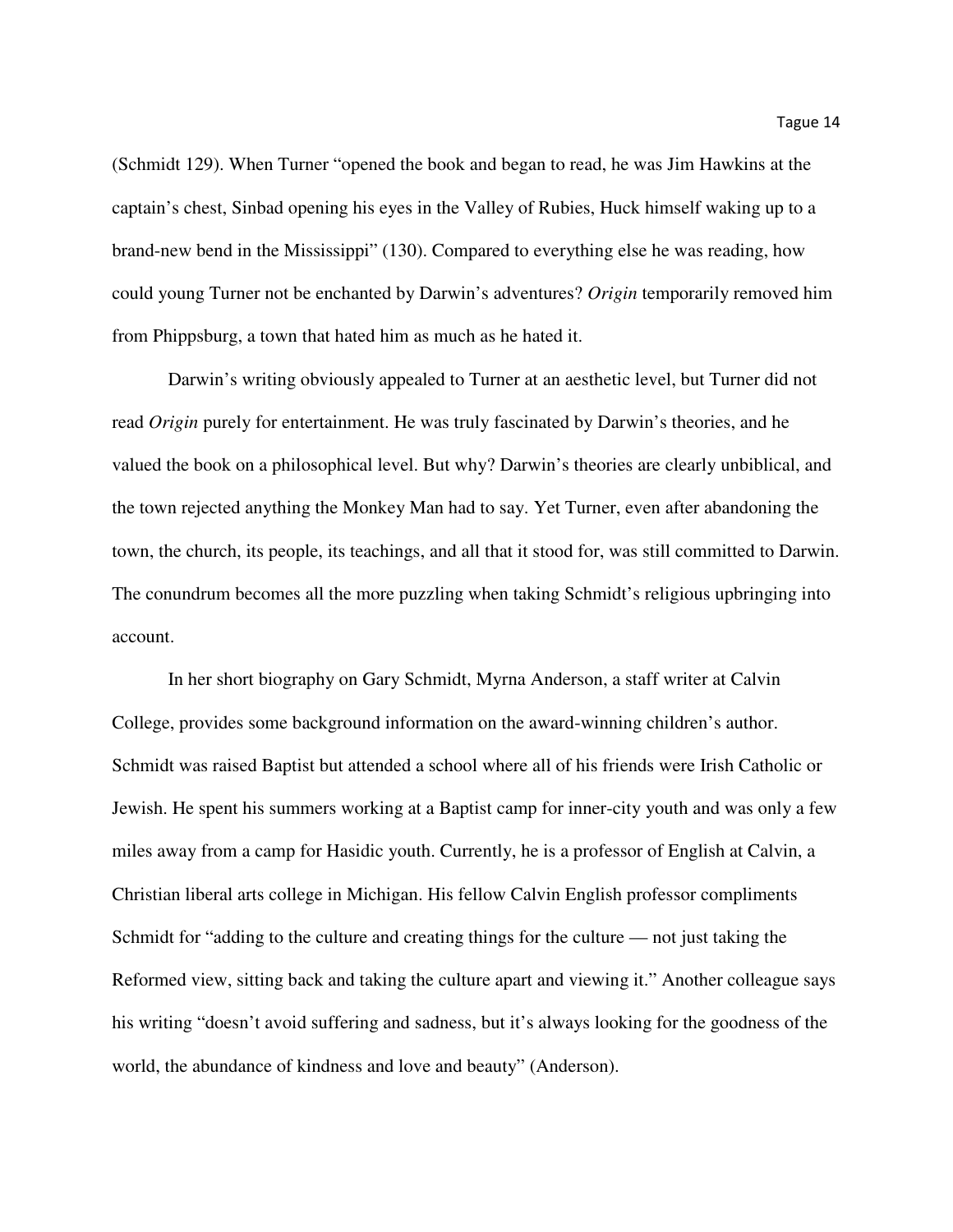Schmidt's personal website reveals his love for nature, as evidenced by a short biographical blurb in which he reveals that he "lives with his family on a 150-year-old farm in Alto, Michigan, where he splits wood, plants gardens, writes, and feeds the wild cats that drop by" ("Gary D. Schmidt"). Further probing revealed his study is located in an outbuilding away from his house and warmed by a woodstove. Most fascinating, however, was the list of books on his desk. Alongside his dictionary, thesaurus, and some Tolkien, are books by Darwin.

 Why Darwin in *Lizzie Bright*? Why Darwin on Schmidt's desk? Was he merely researching for *Lizzie Bright*? Is he just fascinated by Darwin as a historical figure? Is he taking Darwin's theories seriously? The existence of Darwin's books in the author's study, on his desk no less, proves that Schmidt has more than a passing fascination with Darwin. Schmidt has read Darwin. He understands Darwin's claims. Therefore, Darwin's existence in *Lizzie Bright* is not an accident or happenstance. As his colleagues said, Gary D. Schmidt is purposeful in his writing.

In a short interview in the "Random House Educators Guide to *Lizzie Bright,"* an unnamed interviewer asked Schmidt how he chose "Buckminster" as Turner's last name. Schmidt replied that "'Buckminster is taken from Joseph Stevens Buckminster, one of America's greatest preachers in the early 19th century," which makes sense in light of Turner's father's position as pastor in Phippsburg. But in the next breath, Schmidt says Joseph Stevens Buckminster "broke new ground in his writing by using science and history in his theological work. He would have been fascinated by Darwin'" (Educators Guide). Even Turner's name is connected to a man who would have been fascinated by Darwin. Nothing in *Lizzie Bright* is an accident.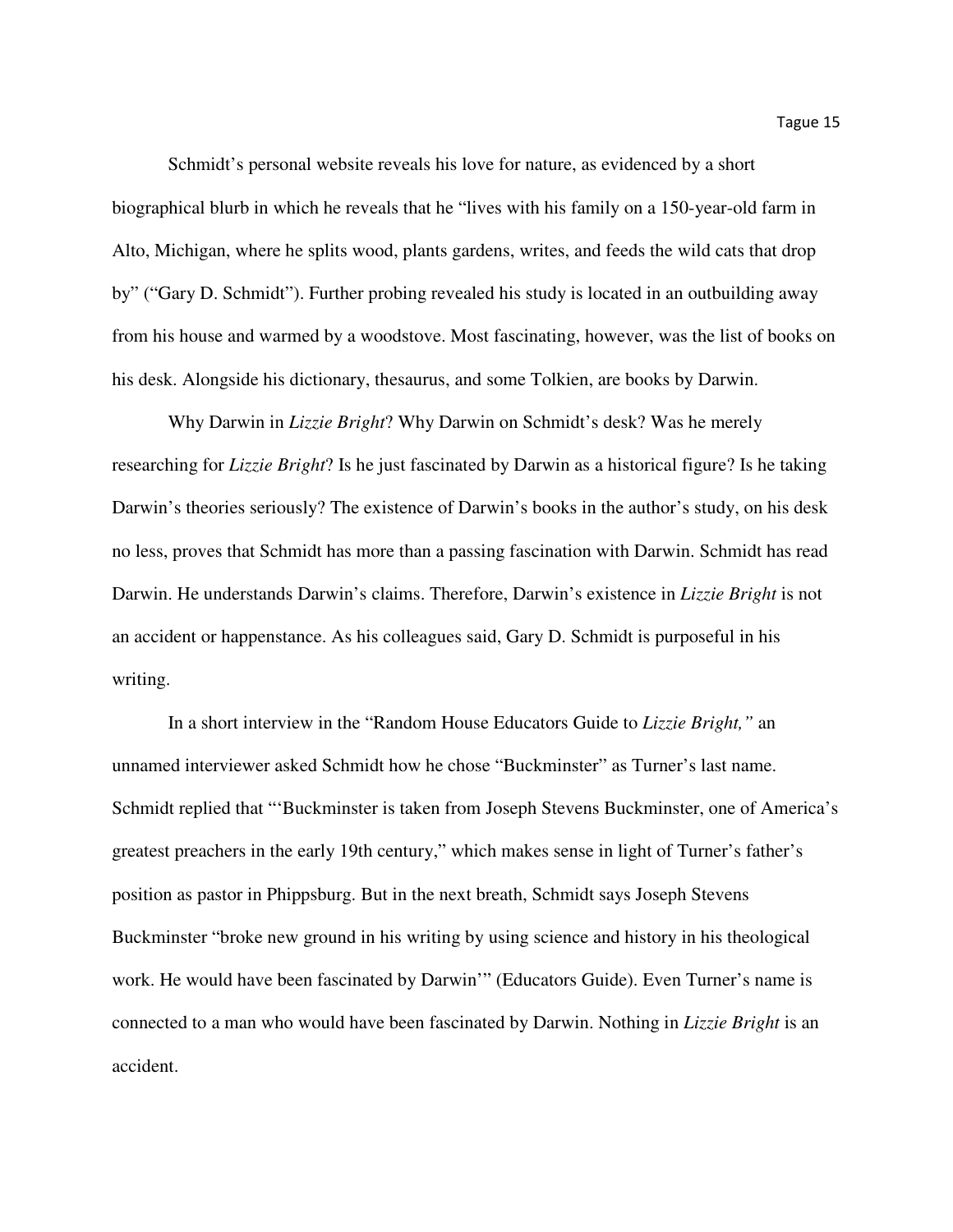However, to better understand Turner's fascination with Darwin, one must look to the character himself. At age thirteen, his parents moved him from Boston to the "God-fearing," ocean-side town of Phippsburg in Maine (Schmidt 13). After fifteen minutes in his new town, Turner "didn't know how much longer he could stand it" (1). Within the first day, he made enemies of half the population of Phippsburg because he could not play baseball the way they did. Within two days, all the boys his age mocked and bullied him, and old Mrs. Cobb complained to Turner's parents about him. Only Mrs. Hurd, a rebellious old woman who painted her house the wrong colors, and Lizzie Bright, a black girl from the island of Malaga off the coast of Phippsburg, befriended him. Turner's parents and the rest of the town absolutely forbade him from interacting with any of the "squalor on Malaga" (68).

One more thing: Turner's father was the new pastor of First Congregational, and in Phippsburg, "being a minister's son mattered a whole lot" (Schmidt 1). An article announcing the Newberry honor for *Lizzie Bright*, Schmidt described Turner like this: "'He is a preacher's kid with all that brings'" (Calvin). Turner, for all intents and purposes was imprisoned in Phippsburg, subject to the corrupt governing authorities. Minor infractions led to extreme punishment, but no matter how badly Turner wanted to light out for the territories, he, as a thirteen-year-old boy, did not have the option to leave Phippsburg. He did, however, have the option to rebel against injustice and redefine himself within the town.

Michel Foucault, famous French philosopher, historian, structuralist, professor, etc., of the twentieth century, had a lot to say about power and its effects on the individual. In the first place, he claimed to be "the most radical enemy that one can imagine of the idea of power" (Gordon 106). He hated the concept of power and claimed that "it is not to be defined because it does not exist" (106). Instead, he was of the opinion that power is actually the "different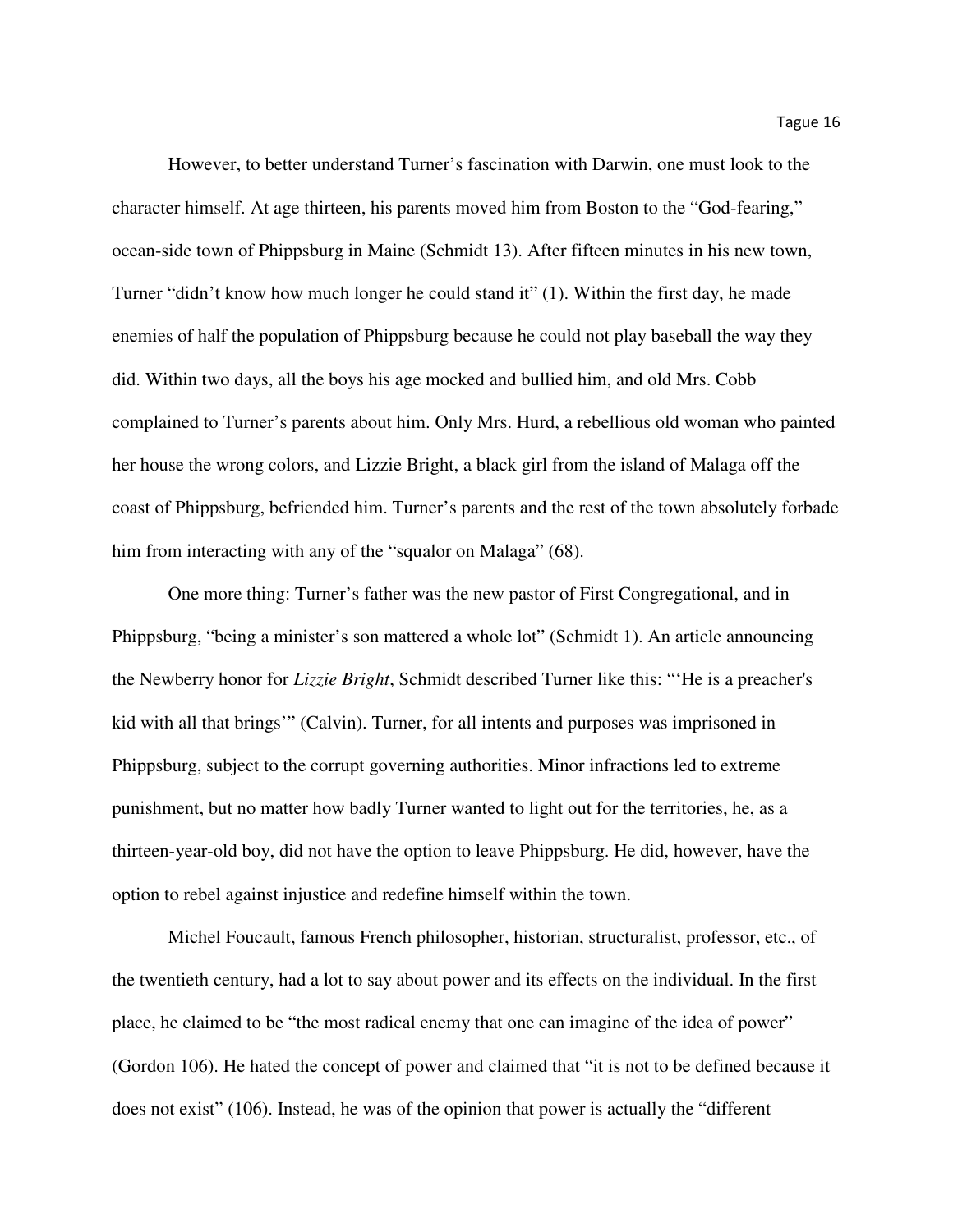instruments, tools, relations, techniques, etc., that allow for domination, subjectification, constraint, coercion, etc." (106). Power is about one person or one group of people dominating another; it is about how and why the subjects dominate and how and why the objects respond to the domination. Without these two parties, any concepts of power do not exist, and as it is, power cannot be defined.

As proof for his theories, Foucault addresses the idea of an omnipotent sovereign, because, he asserts, if a divine being were truly omnipotent, his decrees would be followed by all of his subjects without variance. However, Foucault believes that humanity at its substance is merely a result of being thrown into a vortex of power vectors to which it must respond. If God existed then evil would not. If God existed, then His laws would be obeyed, and humanity would not be subject to its own establishments and relations of powers.

Ideas like these surely passed through Turner Buckminster's mind as he contemplated the annihilation of a mixed community in the name of "the Lord's work" and for the sake of tourism (Schmidt 68). Indeed, even in the face of an unfortunate fist fight, Turner "figured that if things got bad through no fault of your own, then God should stand up and do something about it" (29). Both he and Lizzie found themselves in situations in which they had to "wait and wonder why God hadn't handled things a little bit better" (30). Everything from his family's initial move, to the bullies in Phippsburg, to the racial injustice screamed to Turner of a God who did not have the ability or inclination to reach down and set things right in Phippsburg.

Of course, it is unfortunate that the men responsible for the injustice, the "frock coats," use their church, their Bibles, and their God as a perfect excuse for evil. Even when Lizzie's Grandfather Griffin, the reverend of Malaga Island, uses the Promised Land of the Old Testament as an example of God-given land that is worth fighting for, Reverend Buckminster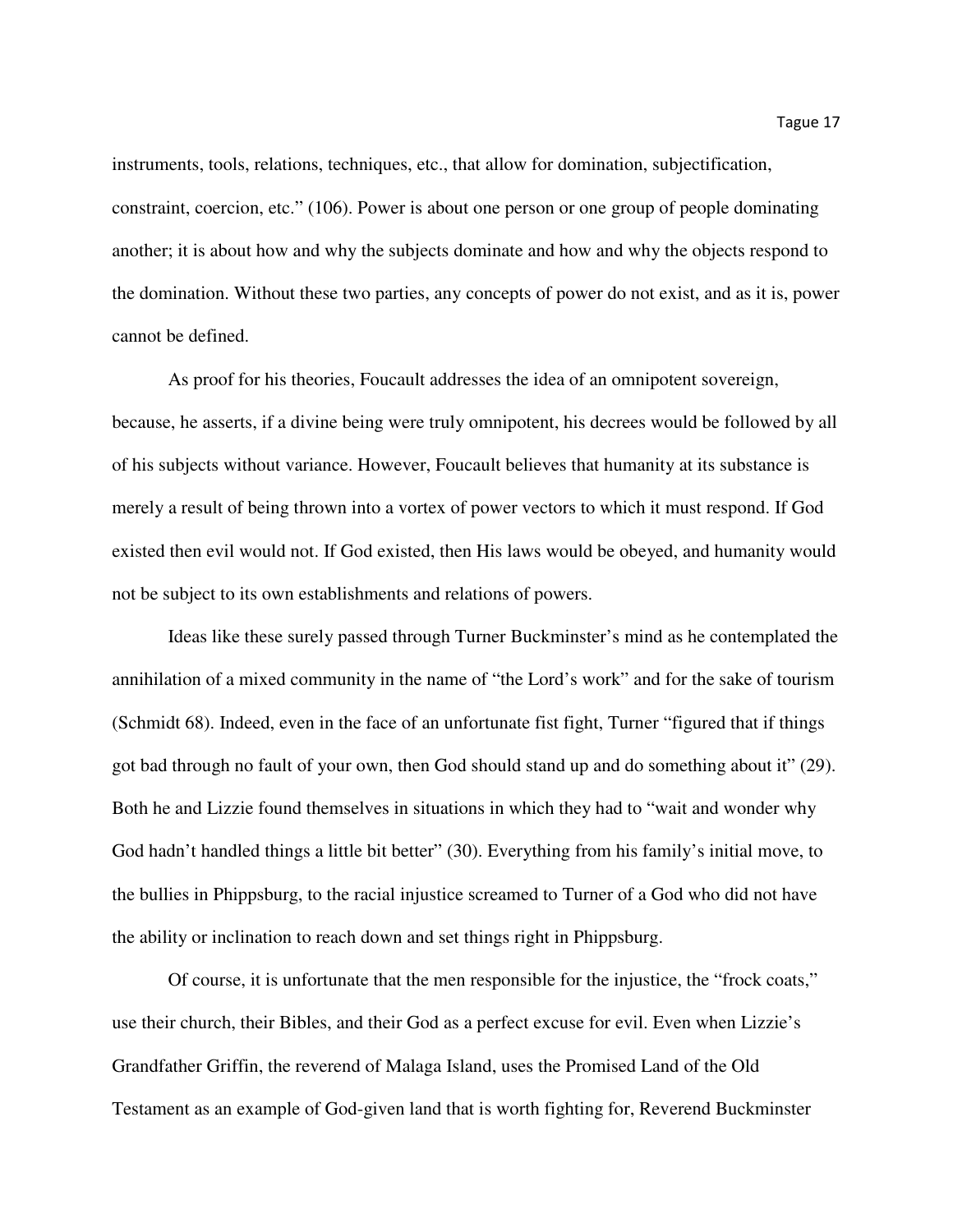flips Reverend Griffin's analogy on its head and applies the story of the battle of Jericho to the Island of Malaga. Just as God called the Israelites to "blot out spoil and contagion…so also should we blot out what is not wholesome, what is not good, what is not pleasing, and take up our own promised future" (Schmidt 92). His sermon wins a hearty "amen" from the congregation.

Only Turner seems to recognize the injustice, and since the town looks to the Bible to motivate their evil works, Turner blames the Bible and its God for Phippsburg's sins. He associates the voice of Deacon Hurd, one of the most racist and demeaning members of First Congregational, with the voice of God, and he views the Sabbath as "dreary and miserable" (Schmidt 93). The more time he spends with Lizzie on Malaga Island, understanding her grandfather, her community, their simple ways of life, the more he contrasts it with the people of Phippsburg who laugh and drink and play baseball and attend church functions while "getting ready to turn Lizzie and her granddaddy off Malaga Island" (137). The unfairness prompts him to wonder how "God could let such a thing be" (137).

As Turner's father lectures Turner about decency in the town, encouraging Turner to befriend the boys who bully him and apologize to the offended Mrs. Cobb, "his face [takes] on a kind of faraway look," and he transforms into "The Minister" (Schmidt 50). As the Reverend's voice grows, ascending to imaginary church rafters, "Turner had a thought that had never occurred to him before: he wondered if his father really believed a single thing he was saying" (51). In the next second, Turner thinks his first heretical thought, wondering "if *he* believed a single thing his father was saying" (51). In an instant, Turner's mind takes, what Foucault believes, is the natural course: recognizing the injustice, hypocrisy, and struggle in the world, and deciding a good, sovereign God cannot be a part of it.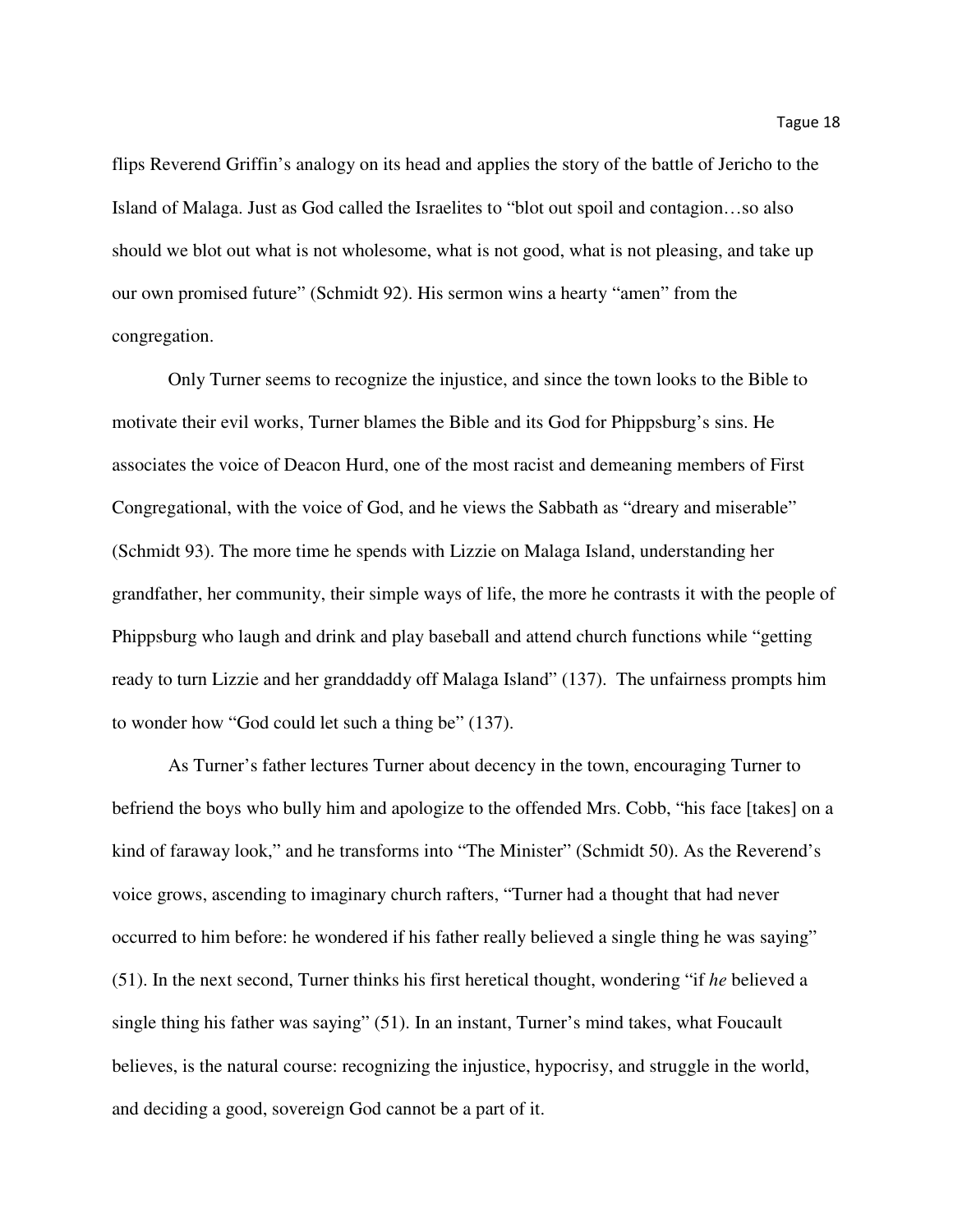Though he hated the concept, Foucault conceded that the idea of power could be used as an analytical grid by which to "reconstruct the way possible objects of knowledge are constituted, and on the other hand how the subject constitutes itself" (Gordon 110). Foucault fleshed out these ideas in one of his most popular studies, *Discipline and Punish: The Birth of the Prison*. Though Foucault's emphasis on power seemingly contradicts his assertion that power is nonexistent, he nonetheless was able to effectually apply the concept of power and its effects on its objects and subjects to penal systems throughout the ages. Because power produces reality and "domains of objects and rituals of truth," we can gain a better understanding of the individual and the knowledge that comes from this production by studying the powerful institutions that create them (Discipline 194).

Foucault details the history of the punitive system, starting in ancient times and arriving finally at the modern day arrangement which he terms the "carceral" system. He describes how ancient discipline tended to focus on physical torture, but modern day discipline focuses on mental rehabilitation. Rather than creating a spectacle of punishment with instruments and events like the stocks and public executions, society today has created a system that reaches outside government-sanctioned discipline and into the souls of their citizens. Instead of striking fear into the hearts of their people through public torture, governments today have normalized lawabiding by writing strict laws and instituting police forces and camera systems that ensure their citizens obey.

People are subconsciously aware that they could be watched at any given moment of the day—the cop could be in an alley with a speed gun or the ATM camera could be hidden. This concept of constant supervision constitutes Foucault's idea of the Panoptic, a mechanism "that [makes] it possible to see constantly and to recognize immediately" (*Discipline* 200). Originally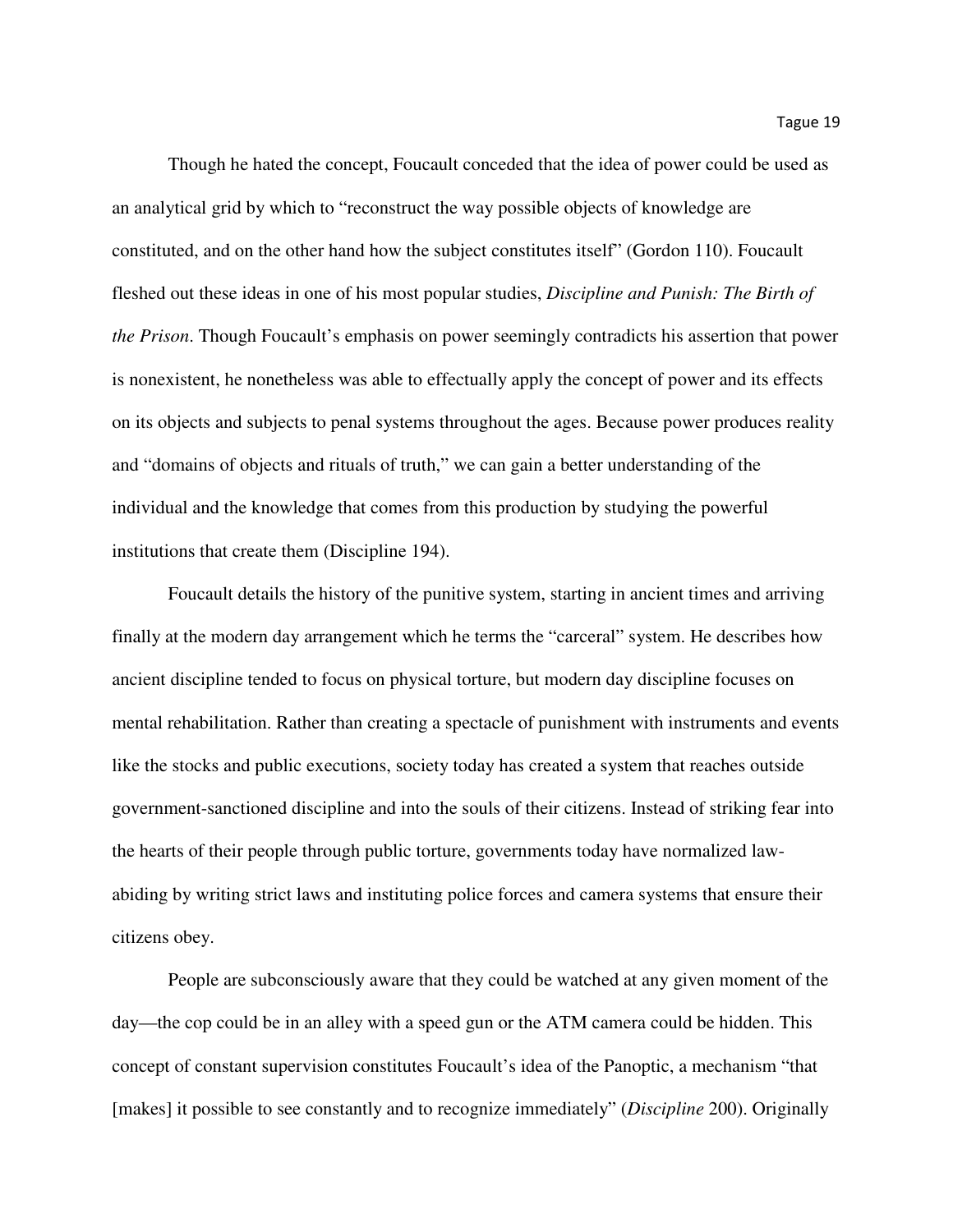attributed to a prison situated in a circular building with a guard tower in the middle, Foucault extended the idea of the Panoptic into society as a whole. Inmates have no way of knowing if the guard or the cameras are pointing to them at any particular moment, but they *could* be, so prisoners adjust their actions accordingly. Drivers do not know if there is a hidden camera at the intersection, but just in case, they will not run the red light. Shoppers do not know if that other customer is a plain-clothed security guard, but just in case, they will not steal that bracelet. The "major effect of the Panopticon" says Foucault, is "to induce in the inmate a state of conscious and permanent visibility that assures the automatic functioning of power" (201).

Under interrogation by Mr. Stonecrop, a businessman intent on the destruction of Malaga and its inhabitants, Turner feels "the eyes of the room come upon him" (Schmidt 69). This is a familiar sensation to young Turner, who is constantly under the weight of the Phippsburg Panoptic. From the front row of the church, he feels "the eyes of every member of First Congregational staring at the back of his starched neck" (90). From the pulpit, Turner's "father watched him carefully," and Turner never "knew if Mrs. Cobb might…be watching him from some murky spot where dark things lurked,"  $(42, 90)$ . He is even worried about opening his bedroom window lest someone accuse him of "being a bad example for younger children" (40). Turner is all too aware of the eyes that could, and probably will, at any moment look his way.

Because of this fear, Turner conditions himself to dress, behave, and speak in a certain manner in certain places. For instance, after their fight, "Turner didn't look to see if Willis was watching him, but he figured he was, so he walked slowly, as unbent as he could," and when he walks through town, he walks reverently, silently, and wears a "startlingly white shirt, [so] not a soul whom he passed on the street or who eyed him through a parlor window—and there were plenty of souls who eyed him—could find a single blessed fault" (Schmidt 28, 42). Any misstep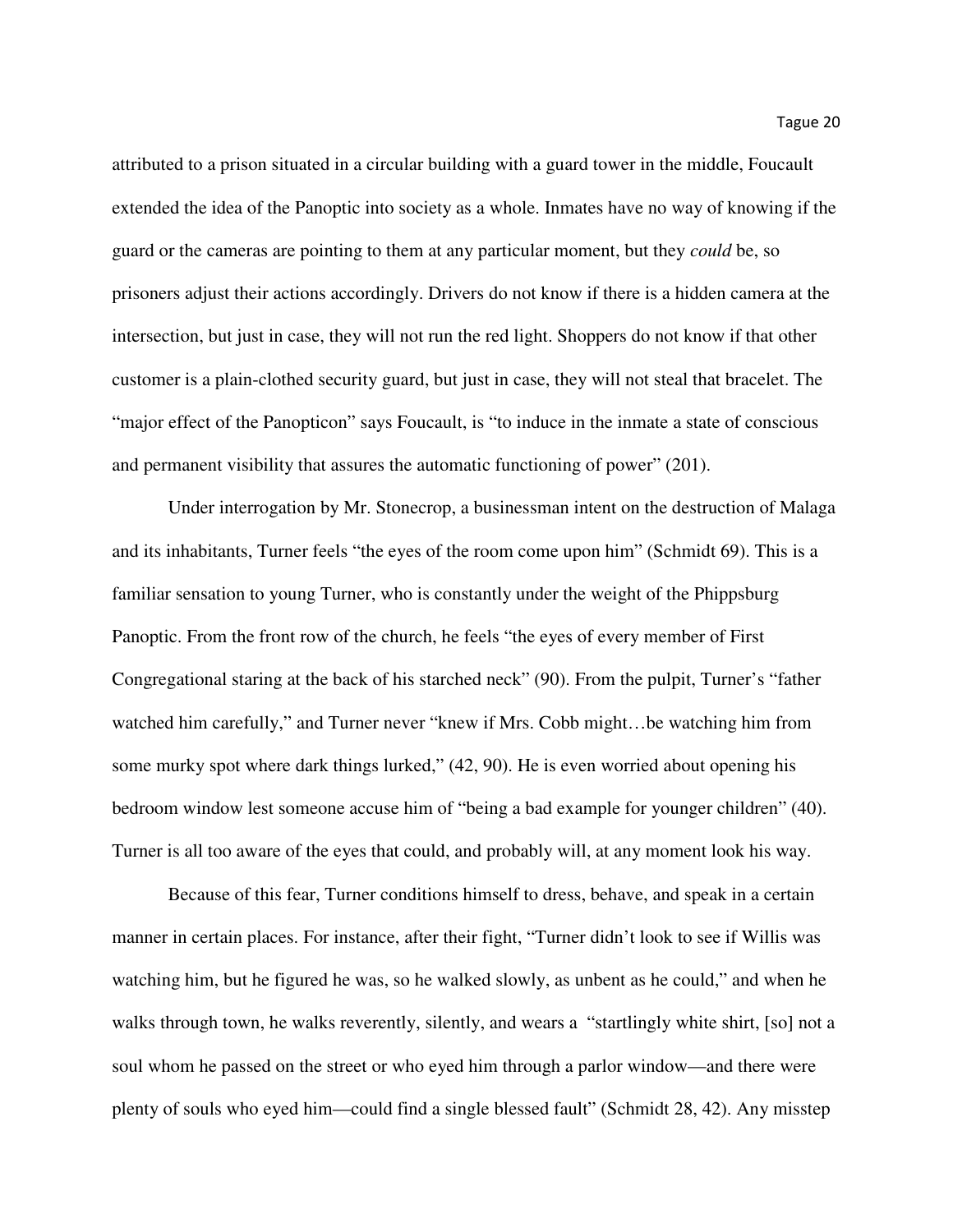could have sent a townsperson "off to tell the new minister that his son hadn't the sense God had given him" (52). Any hope of privacy disappears because there is always a "crowd of people watching" (84).

The problem with the Panoptic is not the eyes in and of themselves, rather, it is the way both the people watching and the people watched react to the watching. In the case of Phippsburg, the town is on the lookout for Turner to make a mistake. Unfortunately for Turner, he does not yet understand the standards to which he is supposed to adhere and therefore often crosses invisible boundaries of propriety. Mr. Stonecrop, a wealthy businessman, subtly threatens the Buckminsters to sway their decision concerning a house left to Turner in Mrs. Cobb's will: "'I suspect that your congregation—indeed, every soul in Phippsburg—will be watching what you do with it" (Schmidt 160). Turner's father assures Mr. Stonecrop that they "will do what is good and honorable in the Lord's eyes,'" but Mr. Stonecrop is quick to remind them "to do what is good and honorable in the town's eyes as well. I think you may find, Reverend, that they are the very same thing.'" Eventually, Turner, fed up with Phippsburg Panoptic, "picked up a hymnbook and thought he might fling it at the next set of peering eyes" (202).

Criminality has been specified and encoded into a nation's inhabitants. People not only fear imprisonment, they fear the psychological effects of being shunned from society as someone who has broken the codified law. Incarceration is a constant threat, and the delinquent is in the middle and at the mercy of the vast carceral mechanism that operates within the "entire social body" (*Discipline* 298). This gradation from carceral institutions to carceral society made it possible to "pass naturally…from a transgression of the law to a slight departure from a rule, an average, a demand, a norm" (301). The power to punish becomes "natural and legitimate" by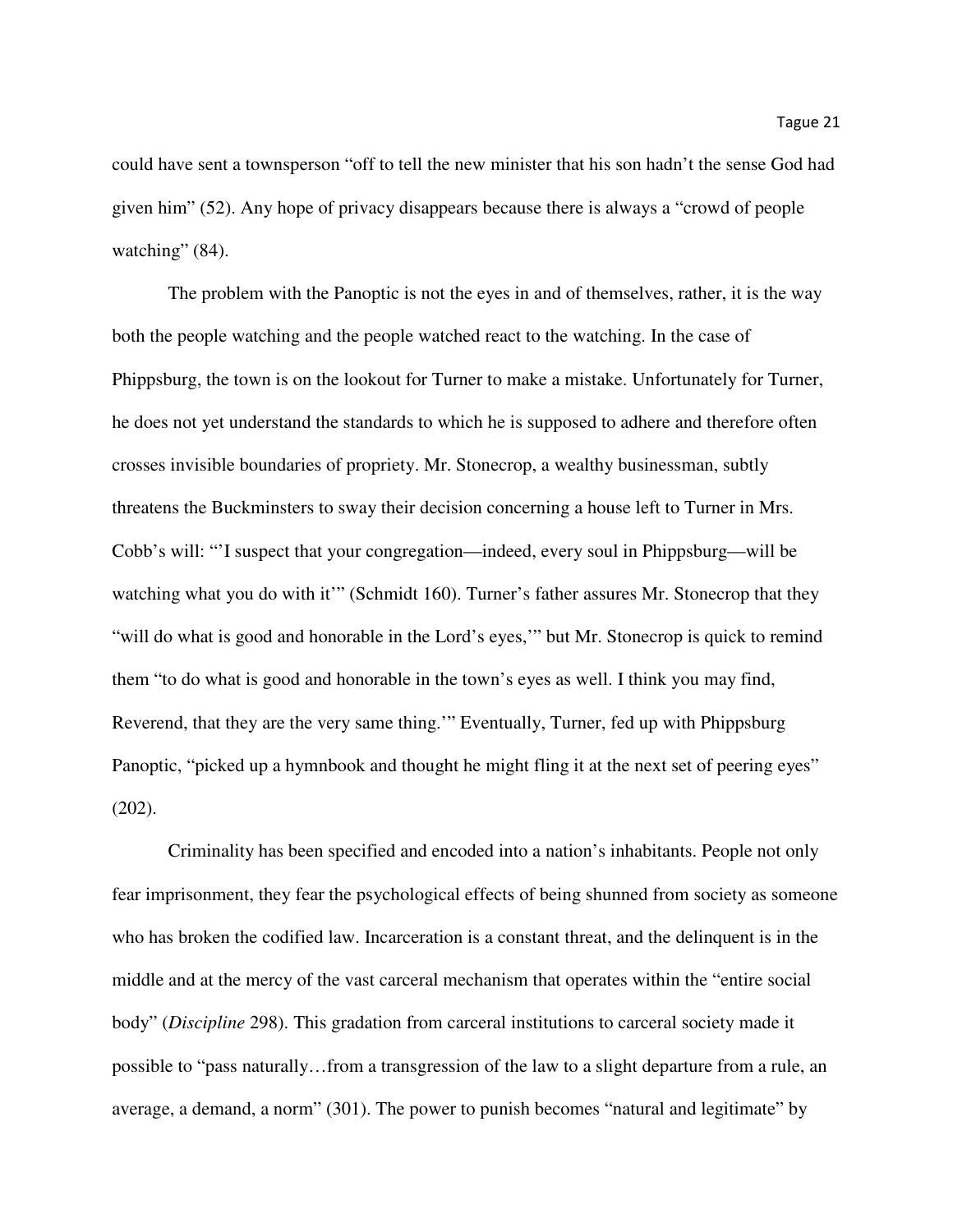decreasing the threshold of tolerance to punishment (301). Turner, had to learn how to navigate this prison-like society that placed over "the smallest irregularity, deviation or anomaly, the threat of delinquency" (297). The slightest deviance forced him to the shameful fringe of Phippsburg society where he was worthy of punishment, scorn, and rejection.

Reverend Buckminster told his son that he "should be up doing whatever the other boys of the town are doing…instead, you're down on the shore with a Negro girl" (Schmidt 86). Turner had tried to befriend the boys in his town, but the boys had done nothing but mock and deride, even beat Turner for his efforts. His father knew Turner could not get along with his peers, especially Willis Hurd, but he still begged his son to try to fit in rather than stand out because the "eyes of most of the communicants of Phippsburg's First Congregational were on him" (85). Mr. Stonecrop's words echoed the tone of the whole community: "A minister's house in order, a church in order. A minister's house in disorder, a church in disorder" (88). The whole Buckminster family was under Phippsburg's magnifying glass; with every infraction Turner "felt guilt move toward him like a thickened fog…and it whispered, 'You are not one of us' (85).

Every misstep had its consequences. Malaga Island and contact with its inhabitants was forbidden to Turner half a dozen times, and if he dared break that rule or any other regulation, he would inevitably be found out and punished with private and public scolding, bed without dinner, reading and playing the piano for the elderly, and confinement to his house, the church, or the "imprisonment of [Mrs. Cobb's] house" (Schmidt 94). In Phippsburg, town norms were law, and since the Buckminsters were employed and boarded using church funds, they were at its mercy: "The congregation, Minister, will tell you what it thinks, and what it wants you think" (88).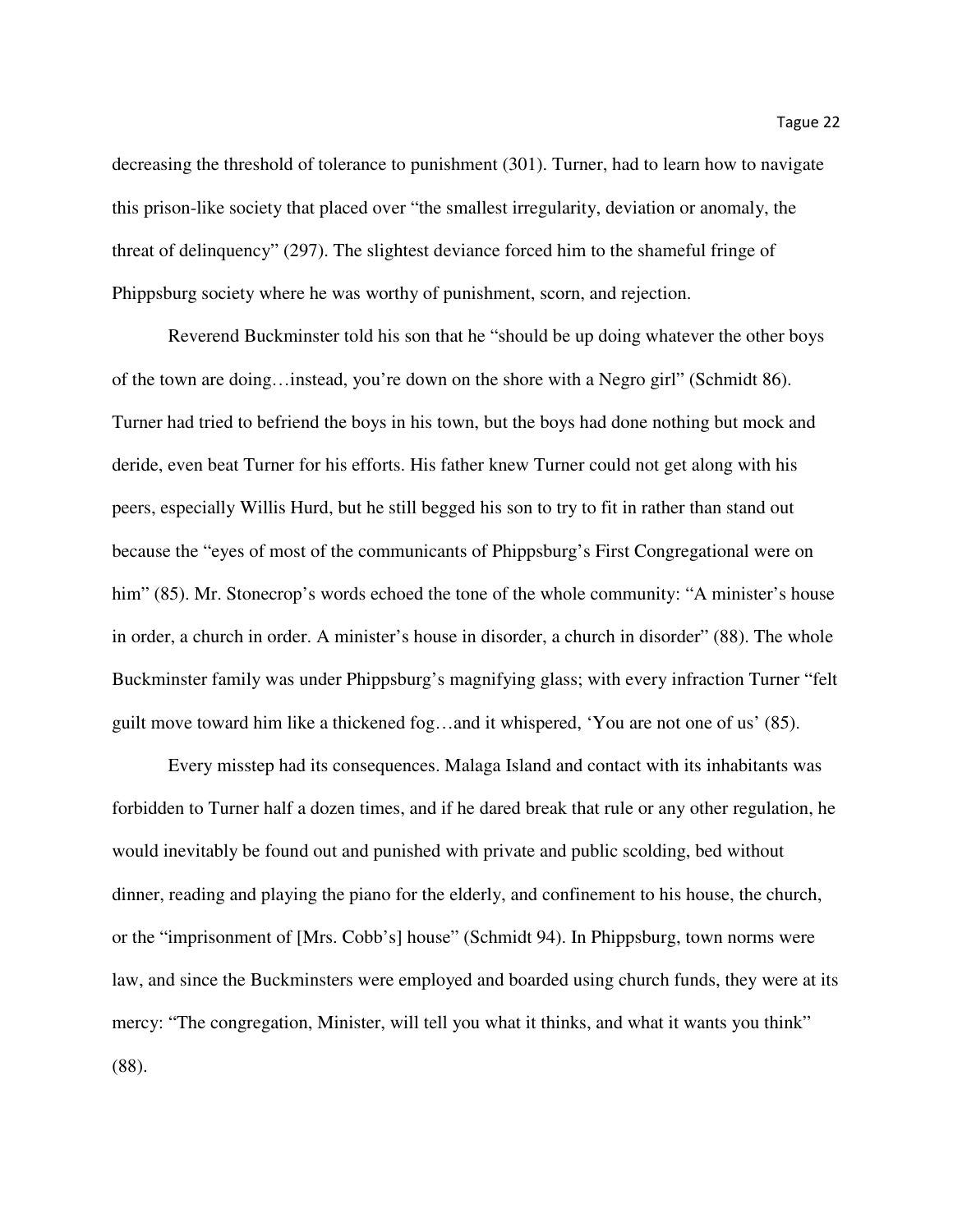If Turner or his parents dared to defy the town, the deacons would congregate at their house to scold the minister for his irresponsibility and to humiliate Turner for his sins. When Reverend Buckminster finally decided to stand up for the people of Malaga, accusing the sheriff and the rest of Phippsburg of acting in their own self-interest instead of for the sake of the town, the sheriff fired back, "We are the town. Everyone here seems to understand that except for you" (Schmidt 183). Those who disagreed with the Phippsburg consensus would hear the same maxim: "What is fit is what is good for the town," an excuse to turn out any people who made its inhabitants feel uncomfortable (187).

Mr. Stonecrop's words even echo Judas Iscariot's in John 12 when Judas complains that the perfume Mary used to anoint Jesus' feet could have been sold and its proceeds given to the poor. However, John explains Judas actually wanted to line his own pockets. In the same way, Mr. Stonecrop complains to Turner's father when Mrs. Cobb wills her house to Turner: "This house, which might have been left to the town to fund a coming prosperity, was left instead...to your son" (Schmidt 159). Everyone claims loyalty to Phippsburg's well-being, but each person is actually selfishly preserving his own comfortable lifestyle, a hypocrisy to which Turner is not willing to submit and for which he is punished by exclusion and humiliation. In his last interaction with Turner, Mr. Stonecrop threatens the young man: "'You'll regret living in a town where no one wants you'" (207).

Not only are law-breakers outwardly affected by the Panoptic, the carceral system penetrates to the soul "produced permanently around, on, [and] within the body by the functioning of a power that is exercised on those punished" (*Discipline* 29). General supervision, training, and correction are panoptic microcosms that influence madmen, the colonized, factory employees, and, most significantly in regards to *Lizzie Bright*, children both at home and at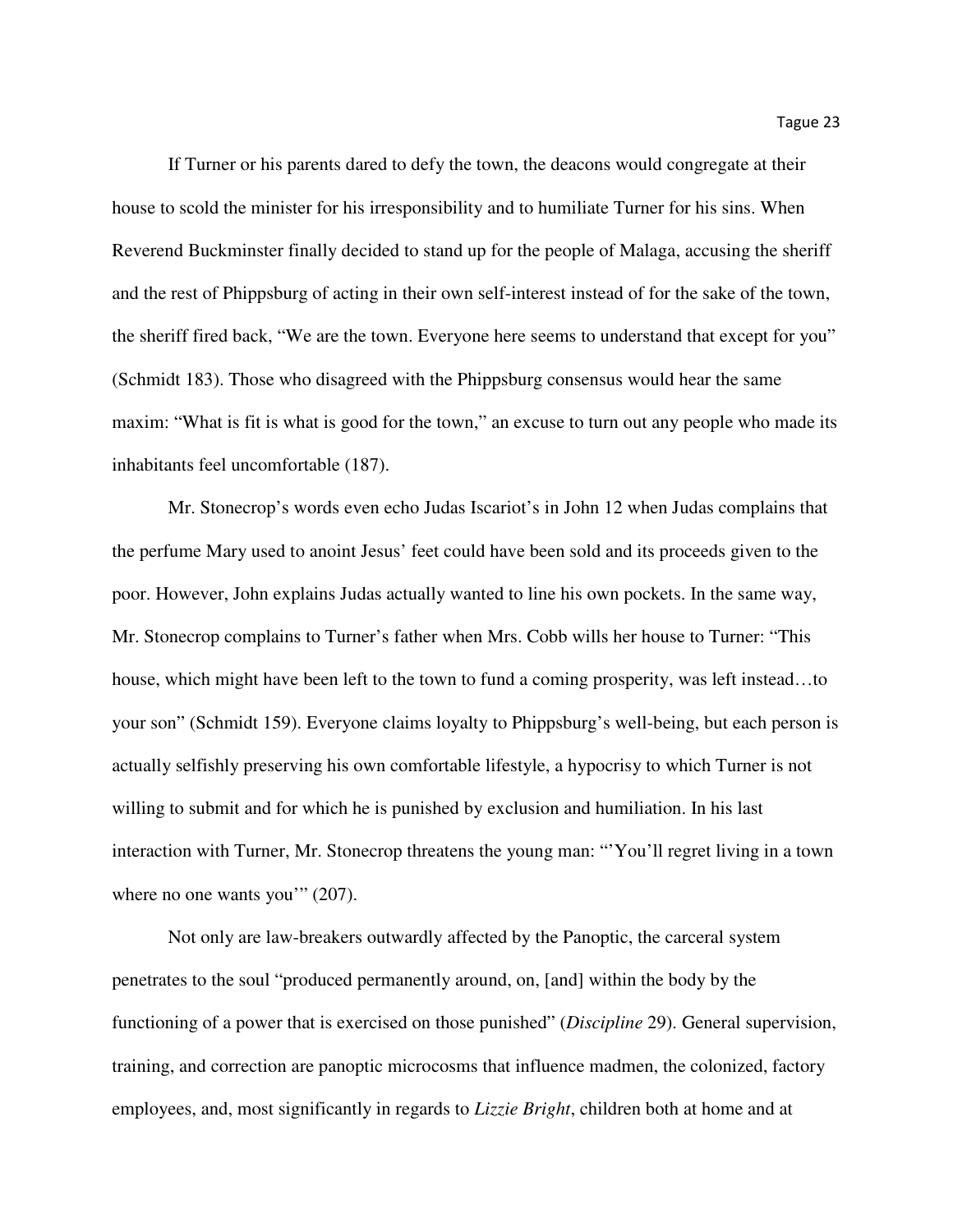school. Everyone's soul is subject to the powers that surround it, and Foucault even goes so far as to contrast the biblical soul—one "born in sin and subject to punishment"—with his idea of the soul, one born "out of methods of punishment, supervision and constraint" (29). To Foucault, "the soul is the effect and instrument of a political anatomy; the soul is the prison of the body" (30).

Turner experiences these soul-aching effects of the Panoptic within his first fifteen minutes of being in Phippsburg when he realizes that "here, being a minister's son mattered a whole lot, and pretending that it didn't matter to him was starting to peck at his soul" (Schmidt 1). The contrast between Foucault's idea of the soul and the biblical concept of the soul have an interesting bearing in *Lizzie Bright* since the people of Phippsburg refer to the soul in the biblical sense, but Turner is affected in a way that would reconcile more with Foucault's definition. For instance, in order "to improve his own soul," Turner's father made him ask Mrs. Cobb's forgiveness for his indecency and "play the organ for her at least three times a week as well" (39). Turner exaggerated the church's view of his soul as he navigated Phippsburg with the resolve to "avoid the one misstep that might send his soul down to perdition" (40).

In actuality, though, Turner felt that his soul, rather than working its way toward heaven or hell, was trapped in Phippsburg, behind the bars of his own reputation. But even though "he was trapped in the dark pit of the world, but he would not cry" (Schmidt 28). It struck him as being achingly relevant when Mrs. Hurd asked him, "'So, Turner Buckminster III...when you look through the number at the end of your name, does it seem like you're looking through prison bars?'" (15). Phippsburg, the church, its people, and their regulations strangled Turner's soul: "I am not my own, he thought, but belong body and soul to every parishioner in Phippsburg" (42).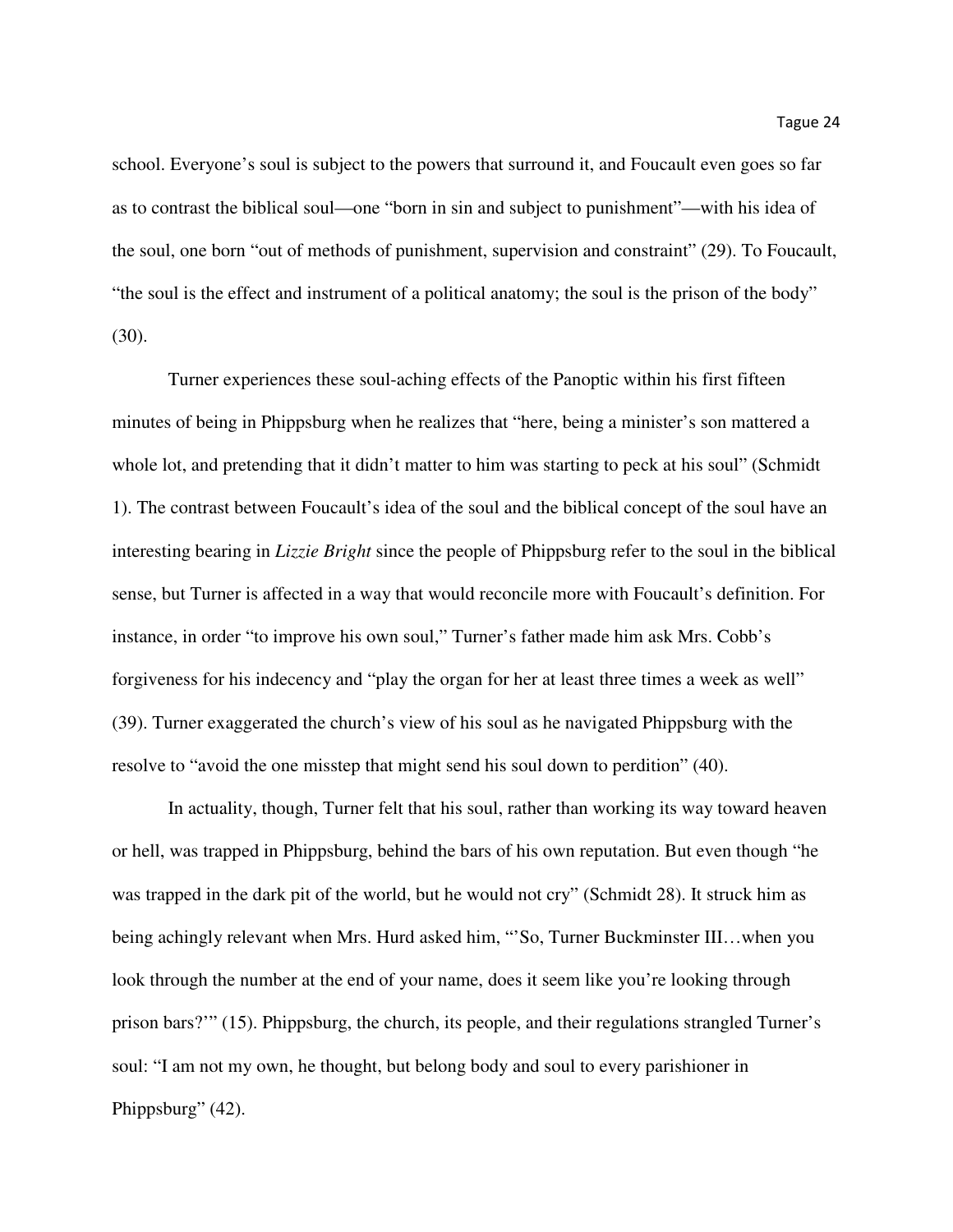In the midst of something as vast and intrusive as the Panoptic, one might think that personal identity would become vital in establishing oneself apart from power vectors. Foucault, to an extent, would agree. For him, subverting the omnipresent Panoptic was a matter, not of fixing one's identity apart from the structure, but of constantly redefining oneself within the system. In reference to the many titles attributed to him (philosopher, historian, structuralist, Marxist) Foucault said, "I don't feel that it is necessary to know exactly what I am. The main interest in life and work is to become someone else that you were not in the beginning" (Martin 9).

He wants to expose people to the freedom that exists beneath the surface, to stress "that people accept as truth, as evidence, some themes which have been built up at a certain moment during history, and that this so-called evidence can be criticized and destroyed" (Martin 10). He does not believe in universal truths but in the flexibility of those ideas certain people view as truth. He wants to prove that institutions are arbitrary and change is always possible, that thought is related to tradition rather than absolute truth. He believes in diverse actions and reactions, "in the freedom of people" despite and within the Panoptic and its power vectors. Even in his own writing, he acknowledges that his text stumbles, "stands back, measures up what is before it gropes towards its limits, stumbles against what it does not mean, and digs pits to mark out its own path" (*Archeology* 17). It rejects the identity it has not yet defined and enters into a discussion that, in order to exist and grow and advance, must be allowed to be redefined and reformulated for eternity.

In Phippsburg, Turner was identified only in relation to his father's occupation. When people watched and interacted with Turner, they did not view him as an individual with his own personality and convictions but as the minister's son and a rebellious one at that. Townspeople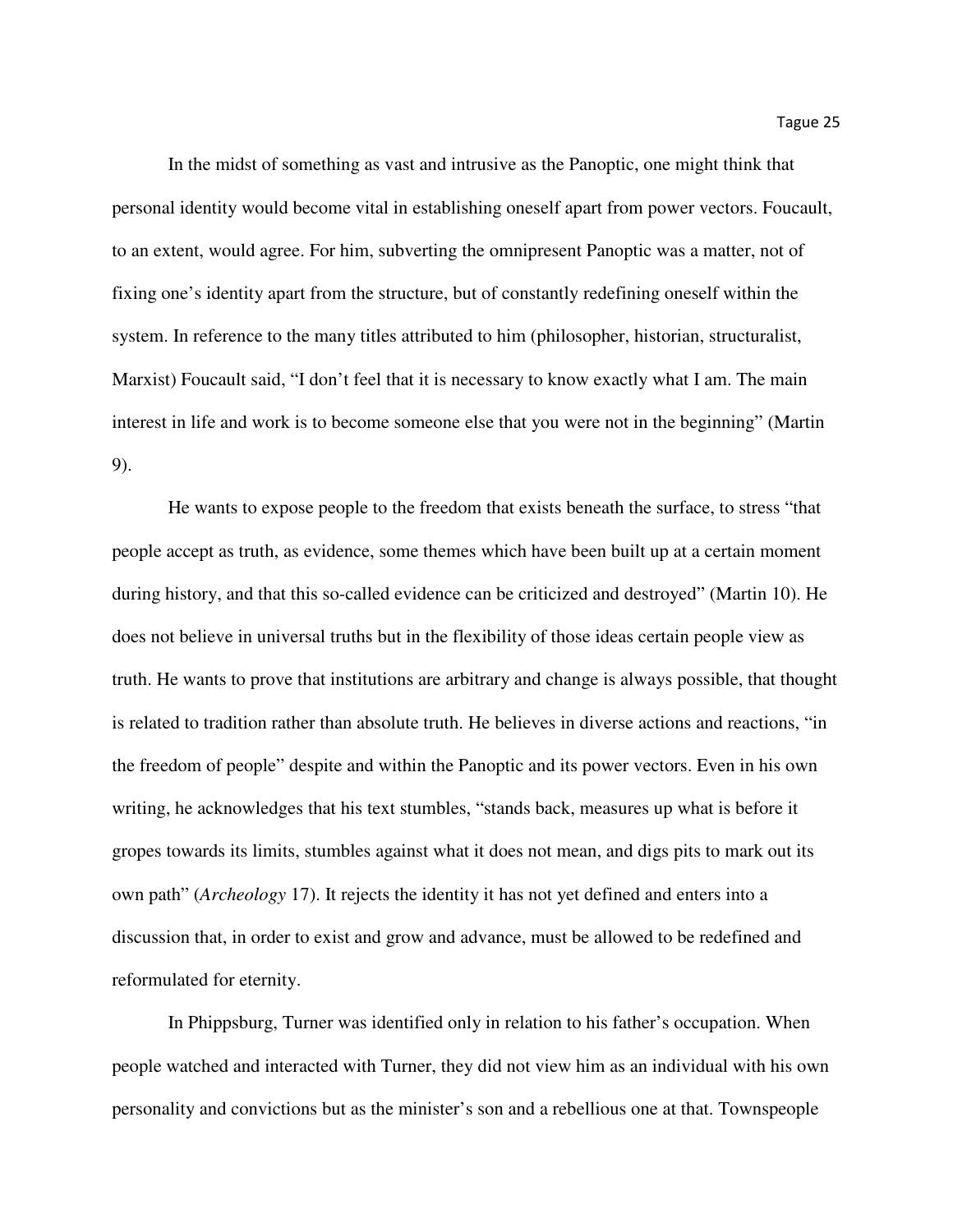constantly admonished him to "find something to do fitting for a minister's son," and any time he was scolded for visiting Malaga, the reason was because "'no one on that island is fit company for a minister's son'" (Schmidt 13, 86). He was watched and judged down to every detail, to the point of Turner being aware that "Minister's sons do not keep their hands in their pockets" (93).

Because everyone in Phippsburg labelled him so definitively, Turner was forced to respond accordingly. He traveled through town always worried that he was doing something inappropriate, constantly measuring all of his actions against the town's expectations and wondering "if there was some new rule for a minister's son that he hadn't come up against yet" (Schmidt 70). However, even as he complied with all of his limitations, he "hated himself for playing the minister's son. He desperately wanted to pull out his collar, or to run, or just to holler. But he couldn't" (42). At the end of the book, after his father dies, Mr. Newton refers to Turner, yet again, as a minister's son. Turner finally denies the label out loud, but Mr. Newton tells him, "'You'll always be a minister's son. You'll be a minister's son until you take your last breath on God's sweet world" (198).

Turner is his own person. He likes baseball and "a shirt and trousers that would never have marked him as a minister's son" and adventure stories, and he prefers friendships with outsiders like Mrs. Hurd and Lizzie Bright to relationships with hypocritical parishioners at First Congregational (Schmidt 52). However, everything he has ever been taught and all of his interactions with the townspeople tell him he cannot be the boy he wants to be, instead he must conform to others' expectations for his life and actions. Then one day, when he is supposed to be playing the organ for Mrs. Cobb, she tells him, "'You don't have to be a minister's son all the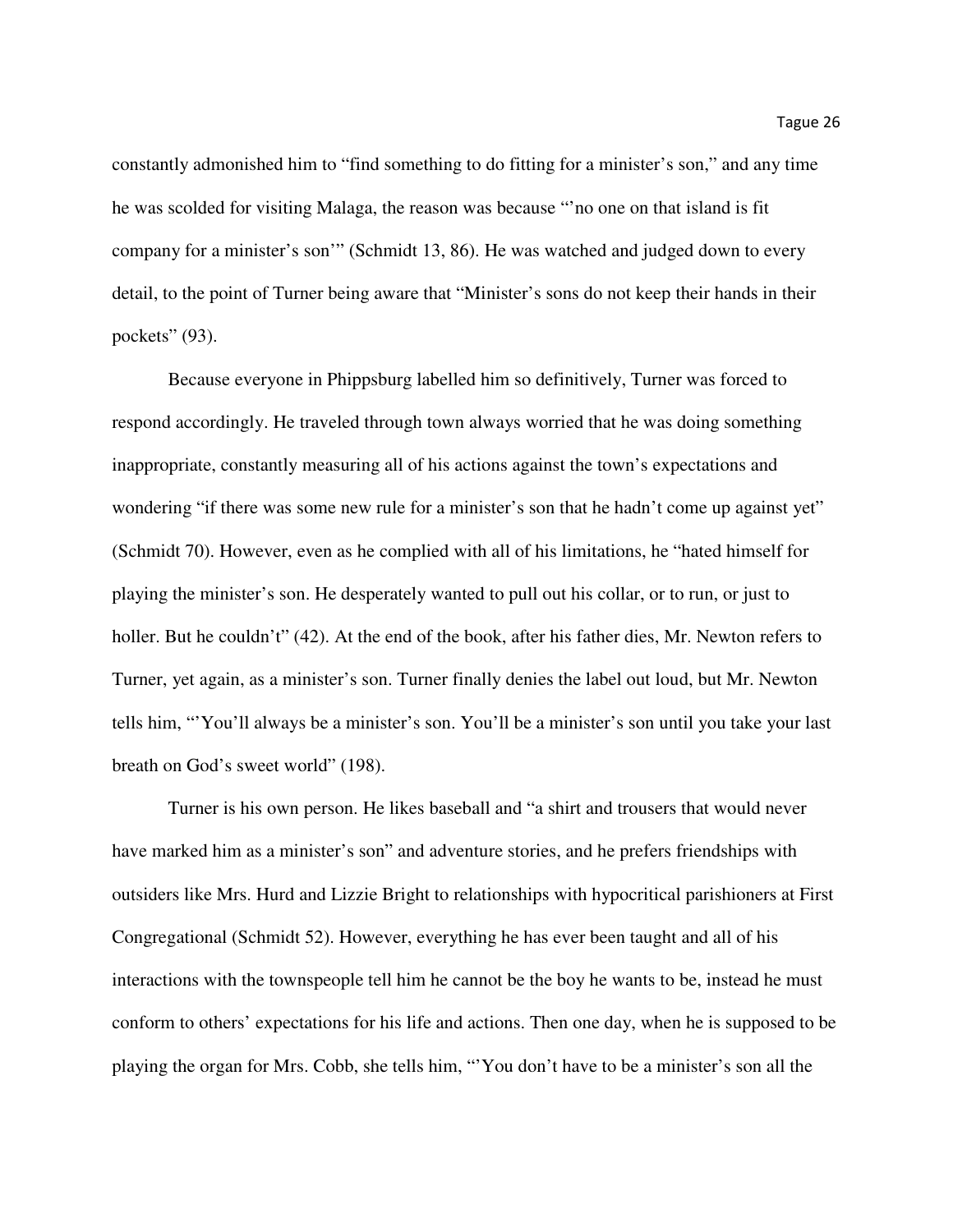time'" (131). The words echo in his mind: "Turner had never thought he could ever, at any time, be anything else. The thought shivered him" (131).

But how can Turner redefine himself within such a strict and far-reaching Panoptic? He wants to light out for the territories, but his age limits him. He maintains his friendships with Mrs. Hurd and Lizzie Bright, but the town ships them off to an insane asylum, and Lizzie dies. He repaints Mrs. Hurd's door and shutters to her preferred, though unconventional colors, but they are repainted by the next morning. He does not submit to Mr. Stonecrop's wishes for Mrs. Cobb's house, but the town forces the people off of Malaga Island before Turner's plans for the house can come to fruition.

Then, one day after Turner's routine classes with his father, Reverend Buckminster hands Turner a book that strays from their normal curriculum, one that would never be part of Phippsburg's public school's reading list.

"Should a minister's son be reading this?" Turner asks.

"Who better?'" his father replies. "Whatever would Deacon Hurd say if he knew you were reading Charles Darwin?" (Schmidt 129).

Apart from his father mentioning Darwin in passing once before, Turner had never heard of him, but he "hoped Charles Darwin wasn't a minister" (Schmidt 73). Turner wanted nothing more than to escape Phippsburg and the stigma it placed on being a minister's son, so imagine his delight when he began reading *Origin of Species*, and "he knew that what he was reading was fire, all right. It was almost like lighting out for the territories" (130).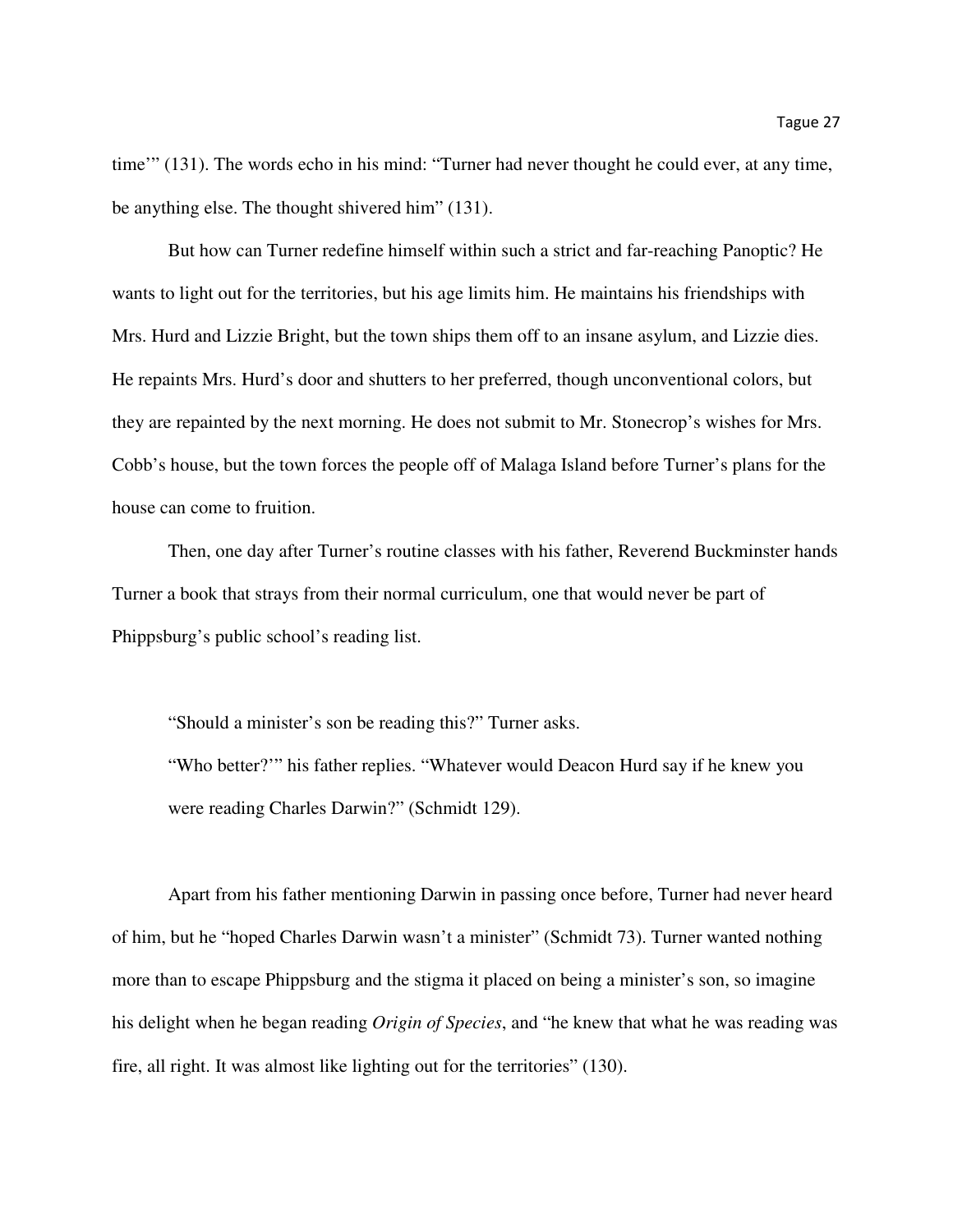The rest of the town, especially Mr. Stonecrop, defies Darwin and his theories. In his conversations with Turner, Mr. Stonecrop blames Darwin for Turner's problems and attitude: "And you're still reading this tripe…You won't learn much from a fellow who thinks we came from monkeys" (Schmidt 206). And in his last showdown with Mr. Stonecrop, Reverend Buckminster turns to *The Descent of Man* and *The Origin of Species* instead of to the Bible to promote justice among the races and to stand against the town. Quoting Darwin, the Minister says, "my slight variation, induced by general and complex laws: I will not stand with you at the destruction of Malaga Island. I will instead stand with my son" (171).

Turner redefines what it means to be the minister's son in Phippsburg, even using the label to his advantage when he joins the deacons' meeting concerning his injured father's employment: "'Don't you begin with prayer?' asked Turner, as sweetly and innocently as if he were a minister's son right out of a Sunday school book" (Schmidt 185). By anchoring to Darwin instead of to the Bible, Turner subverts the label and expectations placed on him by the corrupt town and embraces a theorist who believes in beauty, adventure, and equality, someone who broke the norm and dared to defy traditional thinking.

When he thinks of his family's break from First Congregational, Turner thinks of reading Darwin with his father: "His father had looked up as he closed the book, and he had smiled. 'Who knows where these ideas will take us…But won't it be exciting to find out.' They had nodded together, not only father and son, but two people with an open world in front of them" (Schmidt 188). Turner Buckminster, with Michel Foucault, might say, "Do not ask who I am and do not ask me to remain the same" (Archeology 17).

 In *Lizzie Bright*, the supposed Christians of the First Congregational Church of Phippsburg, have their own ideas about God and morality and what a minister and his family is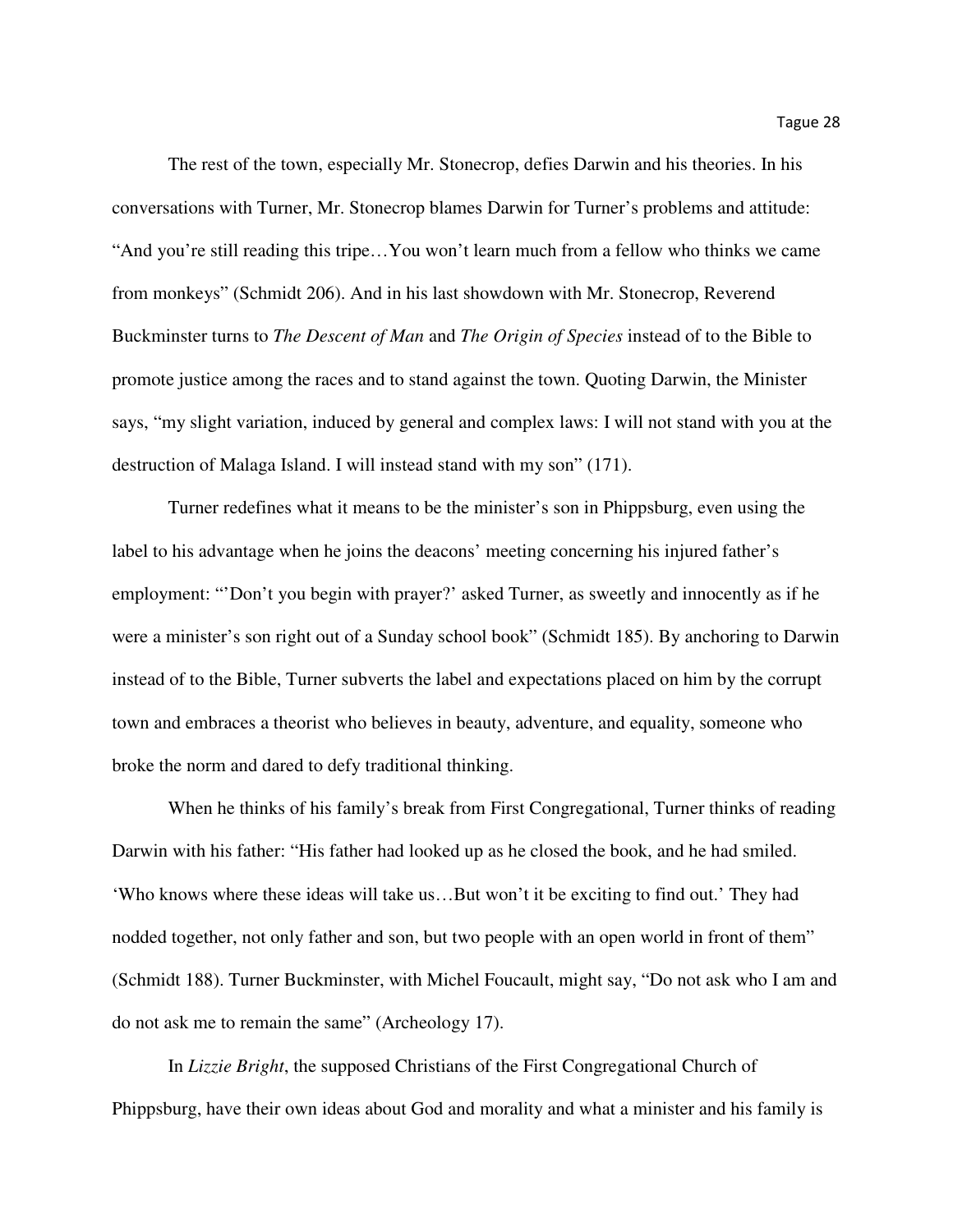supposed to look and act like. When the parishioners welcome in their new pastor's family, they label the Buckminsters before knowing them, especially young Turner Buckminster, who does not fit their ideal mold for a minister's son.

Throughout the book, Turner tries to fit his thoughts and wishes, mannerisms, demeanor, location – everything – to how he thinks a minister's son is supposed to act. If he veers off course, he knows someone like old Mrs. Cobb will scold him because, "You're supposed to set some kind of example. Don't you know that?" (Schmidt13). He conforms to the label to appease the townspeople, even slowing his running and skipping to a reverent walk when he travels up the main road "to become the Minister's Son again, stared at from every parlor window" (65).

 He is trapped in the Phippsburg Panoptic, every eye on him waiting for him to break the rules of the minister's son. But according to Foucault, the only way Turner can upend this label is by breaking the rules, redefining what it means to be a minister's son. And when Turner witnesses the political, religious, and racial injustice in Phippsburg, he assures himself that he does not want to fit the mold assigned to him by the townspeople. He has already determined to continue visiting the racially "impure" people of Malaga Island, ignoring the town's and his parents' protests. Despite tragedy and heartbreak at the hands of the town that loathed him, Turner still finds his delight and defiance in Darwin and the nature Darwin so highly esteemed. Indeed, the book does not end with Turner finding comfort in his relationship with God or Willis or even his mother—but in his relationship with the whale he touched.

Foucault's theory of the Panoptic and societal labeling enlightens Turner Buckminster, providing motivation for his committal to Darwin instead of to the church and its God. The phrase "minister's son" is in the book over forty times and not once in a positive light. If Foucault's theory holds any weight, Turner would try to redefine this label he so loathes. But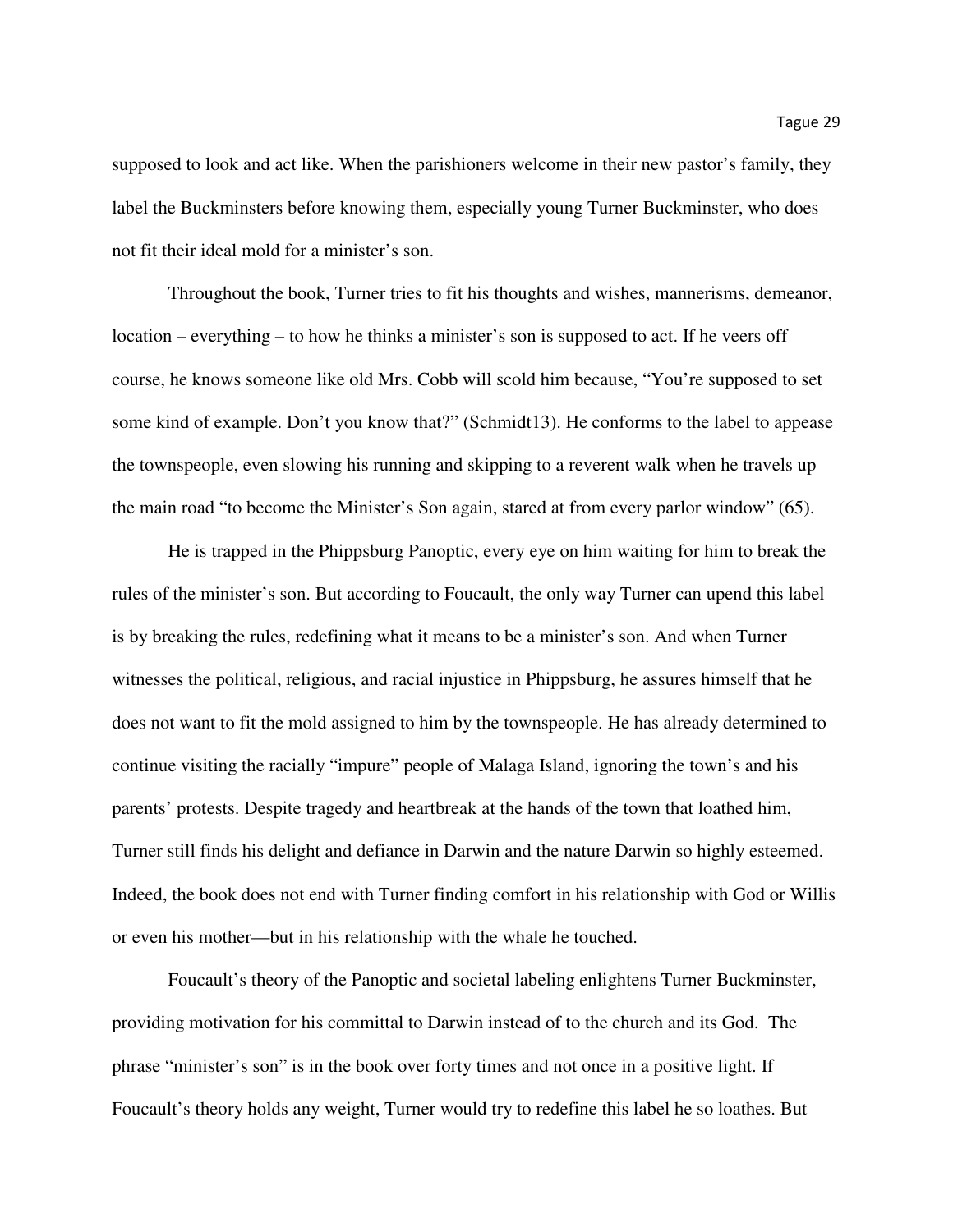how can he anchor himself to a God who allows so much heart-ache? The God of First Congregational justifies racial inequality and condones so much evil. Phippsburg's God drives a wedge between Turner and his father. Darwin brings them together.

Turner and his father do not connect or even hold a civil conversation throughout the entire book – until Reverend Buckminster introduces *On the Origin of Species* to his son. It is over Darwin that father and son bond. It is on Darwin's authority rather than God's that Reverend Buckminster takes a stand against racial injustice. It is Darwin who shows a respect for nature the same way Turner respects the sea breeze and, more importantly, the whales. The whales occupy Turner's psyche, encourage him when he's unhappy, and anchor him to a sense of something transcendent, unspeakable. He appreciates nature the way Darwin did.

What better way to subvert the "minister's son" stereotype than by adhering to a belief that blatantly defies a Creator and the image-bearing nature of His creatures? Darwin provides answers and adventure, delivers Turner from his prison-like label, draws him closer to his father, his friends, and nature, while at the same time disconnecting him from the self-righteous town, its corrupt church, and its unjust God. Phippsburg was a prison; Darwin is freedom.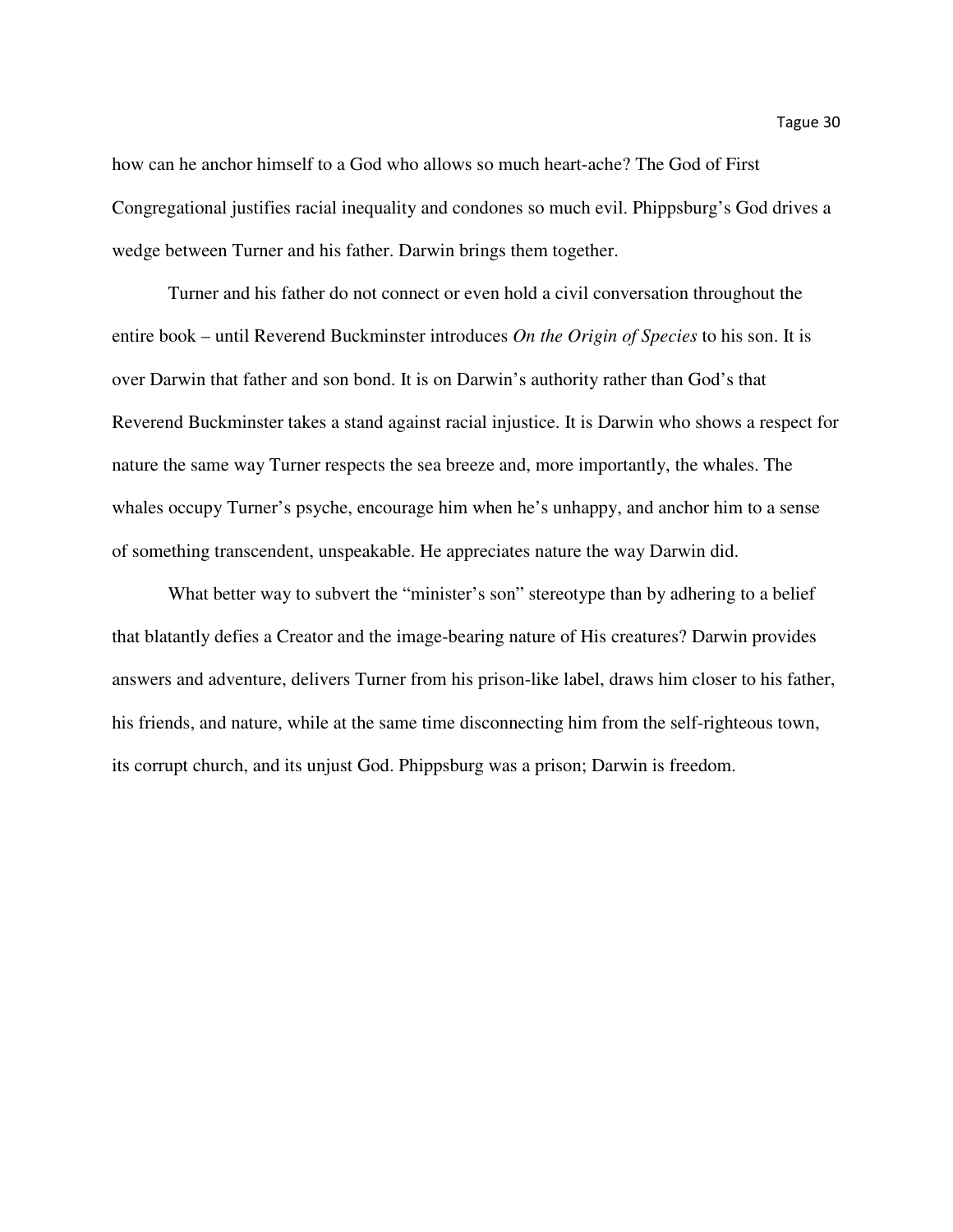#### Works Cited

- Anderson, Myrna. "Opening the Book That Is Gary Schmidt." *Calvin College Spark Spring 2006 - Gary Schmidt*. Calvin College, 2006. Web. 27 Nov. 2014.
- "Calvin Prof's Book Wins Newbery Honor." *Calvin.edu*. Calvin College, 17 Jan. 2005. Web. 30 Nov. 2014.
- "Educators Guide: Lizzie Bright and the Buckminster Boy." *randomhouse.com*. Random House Web.1 December 2014. PDF

file.http://www.randomhouse.com/catalog/teachers\_guides/9780553494952.pdf.

Foucault, Michel. *The Archeology of Knowledge*. London: Routledge, 1989. Print.

- Foucault, Michel. *Discipline and Punish: The Birth of the Prison*. New York: Pantheon, 1977. Print.
- "Gary D. Schmidt." *Hmhbooks.com*. Houghton Mifflin Harcourt Publishing Company, n.d. Web. 05 Dec. 2014.
- Gianquitto, Tina, and Lydia Fisher. "Introduction: Textual Responses to Darwinian Theory in the U.S. Scene." Introduction. *America's Darwin: Darwinian Theory and U.S. Literary Culture*. Athens: U of Georgia, 2014. 1-14. Print.
- Gordon, Colin, Paul Patton, and Alain Beaulieu. "Considerations on Marxism, Phenomenology and Power. Interview With Michel Foucault; Recorded On April 3rd, 1978." *Foucault Studies* 14 (2012): 98-114. *Humanities International Complete*. Web. 17 Feb. 2015.

"The Kirkus Reviews 2004 Editor's Choice." *Kirkus Reviews* 72.23 (2004): 1143-1146. *Literary Reference Center*. Web. 24 Mar. 2015.

<sup>&</sup>quot;Interview with Gary D. Schmidt." *Amazon.com*. Amazon Prime, n.d. Web. 1 Dec. 2014.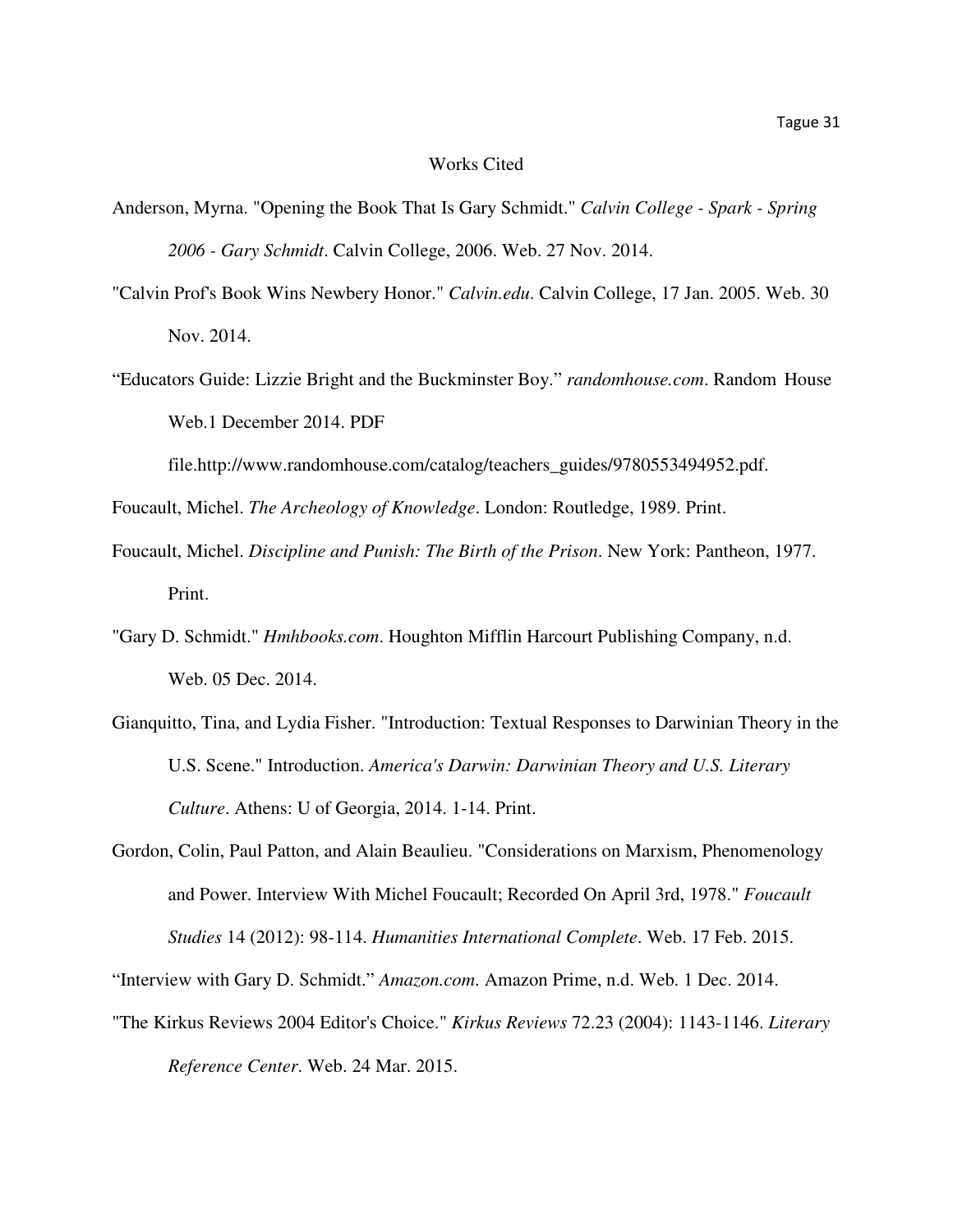- Klamer, Jacqueline. "Schmidt Wins 2nd Newbery Honor." *Calvin College News -*. Calvin College, 4 Feb. 2008. Web. 30 Nov. 2014.
- Lerer, Seth. *Children's Literature: A Reader's History, from Aesop to Harry Potter*. Chicago: U of Chicago, 2008. Print.
- Lurie, Alison. *Don't Tell the Grown-Ups: The Subversive Power of Children's Literature*. Boston: Little, Brown, 1998. Print.
- Martin, Rux. "Truth, Power, Self: An Interview with Michel Foucault." *Technologies of the Self: A Seminar with Michel Foucault*. Ed. Luther H. Martin, Huck Gutman, and Patrick H. Hutton. Amherst: U of Massachusetts, 1988. 9-15. Print.
- McKechnie, Claire, and Emily Alder. "'Introduction: Literature, Science, and the Natural World in the Long Nineteenth Century'." *The Journal of Literature and Science* 5.2 (2012): 1-4. Web. 28 Nov. 2014.
- Murphy, Ruth. "Darwin and 1860's Children's Literature: Belief, Myth or Detritus." *Journal of Literature and Science* 5.2 (2012): 5-21. Web. 28 Nov. 2014.
- Rochman, Hazel. "Top 10 Historical Fiction for Youth." *Booklist* 101.18 (2005): 1675. *Literary Reference Center*. Web. 24 Mar. 2015.
- Roser, Nancy. "Remembering Gems: Books That Deserve Conversations in Children's Literature Classes." *Journal of Children's Literature* 37.1 (2011): 66-70. *Education Research Complete*. Web. 24 Mar. 2015.

Schmidt, Gary D. *Lizzie Bright and the Buckminster Boy*. New York: Clarion, 2004. Print.

Thomas, Trudelle. "Crossing the Water: Spiritual Growth in *Bridge to Terabithia* and *Lizzie Bright and the Buckminster Boy*." *International Journal of Children's Spirituality* 16.3 (2011): 233-48. Web. 30 Nov. 2014.